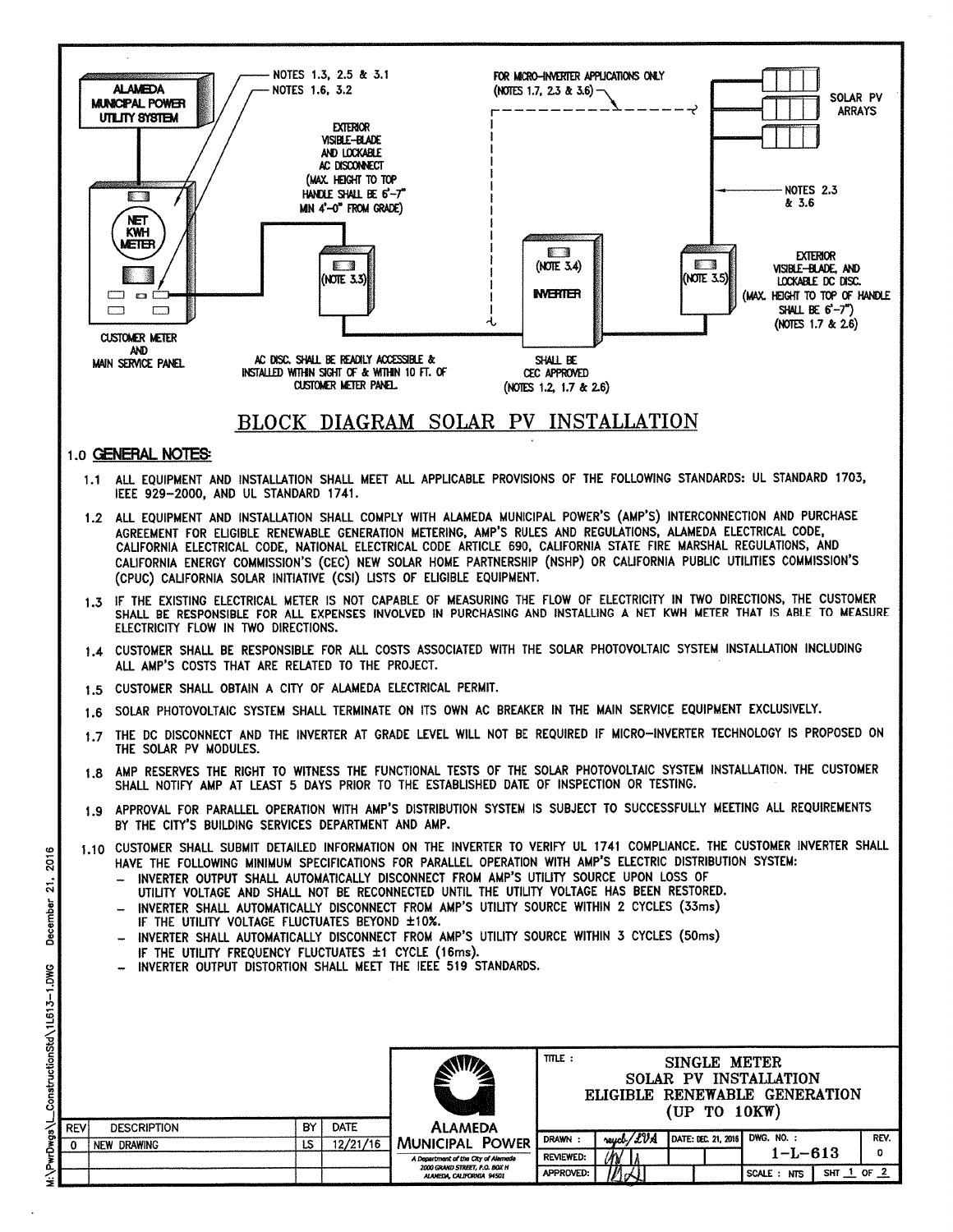#### 2.0 INSTALLATION REQUIREMENTS:

- 2.1 THERE WILL BE A MINIMUM OF 36" WALKING SPACE AROUND THE PERIMETER OF SOLAR ARRAYS INSTALLED ON ROOFS.
- 2.2 GROUND MOUNTED SOLAR ARRAYS WILL BE ERECTED IN AREAS CLEAR OF COMBUSTIBLE VEGETATION. A MINIMUM VEGETATION CLEARANCE OR MOWED PERIMETER OF 10" SHALL BE MAINTAINED.
- 2.3 ALL SOLAR CONDUITS, INTERIOR OR EXTERIOR, SHALL BE PERMANENTLY LABELED WITH FADE RESISTANT. MATERIAL AS SHOWN IN 3.6. THIS LABEL SHALL BE INSTALLED EVERY 20'. FOR VERTICAL CONDUIT, A MINIMUM OF ONE LABEL SHALL BE AFFIXED AT EYE LEVEL.
- 2.4 BATTERY STORAGE IN ENCLOSED ROOMS TO BE MOUNTED A MINIMUM OF 24" ABOVE FLOOR. IF CONTAINED WITHIN CABINET, A PERMANENT PLACARD IS TO BE POSTED.
- 2.5 PERMANENT PLACARD SHALL BE INSTALLED ON EXTERIOR OF MAIN ELECTRICAL PANEL AS SHOWN IN 3.1.
- 2.6 ALL DISCONNECTS SHALL BE ACCESSIBLE TO AUTHORIZED REPRESENTATIVES OF THE CITY OF ALAMEDA. THE NET KWH METER, AC DISCONNECT, INVERTER AND DC DISCONNECT SHALL BE LOCATED TOGETHER WHEN POSSIBLE.
- 2.7 THE MAXIMUM LENGTH OR WIDTH OF THE SOLAR ARRAY SHALL NOT EXCEED 100 FEET.

#### 3.0 LABELING REQUIREMENTS

LABELS SHALL HAVE A RED BACKGROUND WITH REFLECTIVE WHITE LETTERING AND SHALL BE FADE-RESISTANT. LETTERS SHALL BE 1/4-INCH MINIMUM. ALL LABELS SHALL BE PERMANENTLY INSTALLED ON EQUIPMENT.

#### LABEL LOCATION AND LABELING

3.1 ELECTRIC PANEL (NOTE 2.5)



**AND** 



- 3.2 ELECTRIC PANEL PV BREAKER. LETTERS MAY BE REDUCED TO 1/8-INCH MINIMUM IN HEIGHT AND INSTALLED IN THE MAIN ELECTRICAL PANEL, ADJACENT TO THE BREAKER.
	- **PHOTOVOLTAIC BREAKER**
- 3.3 AC DISCONNECT



3.4 INVERTER



3.5 DC DISCONNECTS (NEAR INVERTER)

| PHOTOVOLTAIC |  |
|--------------|--|
|              |  |
|              |  |

3.6 CONDUITS (NOTE 2.3)



|            |                    |    |             |                                                            | $mE$ :<br>SINGLE METER<br>SOLAR PV INSTALLATION<br>ELIGIBLE RENEWABLE GENERATION<br>(UP TO 10KW) |    |  |           |  |  |                     |                       |              |      |
|------------|--------------------|----|-------------|------------------------------------------------------------|--------------------------------------------------------------------------------------------------|----|--|-----------|--|--|---------------------|-----------------------|--------------|------|
| <b>REV</b> | <b>DESCRIPTION</b> | BY | <b>DATE</b> | <b>ALAMEDA</b>                                             |                                                                                                  |    |  |           |  |  |                     |                       |              |      |
|            | NEW DRAWING        | LS | 12/21/16    | MUNICIPAL POWER                                            | DRAWN :                                                                                          |    |  | reych/LVA |  |  | DATE: DEC. 21, 2016 | DWG, NO. :            |              | REV. |
|            |                    |    |             | A Department of the City of Alameda                        | reviewed:                                                                                        | Mí |  |           |  |  |                     | $1 - L - 613$         |              | ٥    |
|            |                    |    |             | 2000 GRAND STREET, P.O. BOX H<br>ALAMEDA, CALIFORNIA 94501 | APPROVED:                                                                                        |    |  |           |  |  |                     | SCALE :<br><b>NTS</b> | $SHT$ 2 OF 2 |      |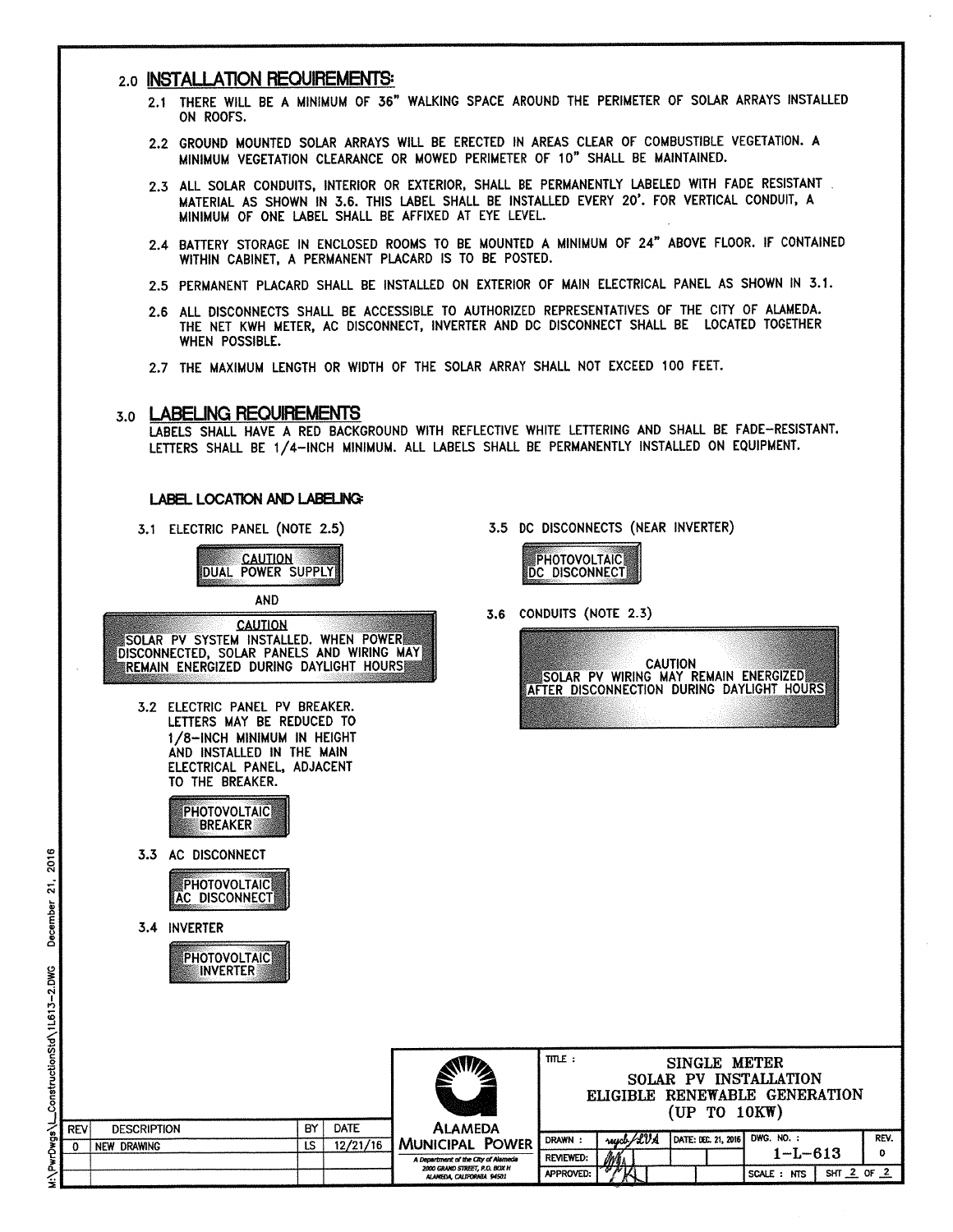

# PRELIMINARY SINGLE METER SOLAR PV INSTALLATION **ELIGIBLE RENEWABLE GENERATION** (UP TO 10 KW) PLANNING SHEET

| Project Name:                                       |                                                                                            |  |
|-----------------------------------------------------|--------------------------------------------------------------------------------------------|--|
| Location:                                           |                                                                                            |  |
| Electrical Consultant or Applicant Completing Form: |                                                                                            |  |
| Address:                                            | Telephone No.:                                                                             |  |
|                                                     | Tentative Date of Parallel Operation of the Solar PV installation with the Utility System: |  |
|                                                     |                                                                                            |  |

# **BUILDING AND METERING INFORMATION**

• Customer Meter Number:

# SOLAR PV EQUIPMENT INFORMATION

| • PV Modules (per UL Standard 1703):                                                                                                                                                                                                                                                                                                                            |
|-----------------------------------------------------------------------------------------------------------------------------------------------------------------------------------------------------------------------------------------------------------------------------------------------------------------------------------------------------------------|
| Orientation (90°E to 270°W): $\frac{1}{2}$ ; Tilt/Incline (0° to 60°): $\frac{1}{2}$                                                                                                                                                                                                                                                                            |
| Model #: ________________; Rating (Watt/Module): _________; No. of Modules: ____                                                                                                                                                                                                                                                                                |
| No. of Strings of Modules: _____; String Protection: $\Box$ Yes; $\Box$ No                                                                                                                                                                                                                                                                                      |
| • Inverter (per UL Standard 1741); Micro-Inverter: $\Box$ Yes; $\Box$ No                                                                                                                                                                                                                                                                                        |
| □ CSI/NSHP Listed; □ Outdoor (NEMA 3R or better); □ Indoor (NEMA 1 or better)                                                                                                                                                                                                                                                                                   |
| Model: _________________________; Size (Watts): _________; Efficiency (%): ______                                                                                                                                                                                                                                                                               |
| Output System Rating (AC Watts): ______; Volts: ______; Amps: _____; %THD ____                                                                                                                                                                                                                                                                                  |
| Includes Performance Meter:   Yes;   No                                                                                                                                                                                                                                                                                                                         |
| • PV Energy Storage Subsystem: None: ______; Battery: ______; UPS: _______.                                                                                                                                                                                                                                                                                     |
| • AC Lockable Disc. Rating: ______ Amps; _] Knife Blade; _] Fused Switch; OR D Breaker                                                                                                                                                                                                                                                                          |
| • Breaker Rating in Main Electrical Srvc Panel: Main_____ Amps; PV _____ Amps                                                                                                                                                                                                                                                                                   |
| • Main Panel Busbar Rating: ______Amps                                                                                                                                                                                                                                                                                                                          |
| • DC Lockable Disc. Rating: ______ Amps; _] Knife Blade; _] Fused Switch; OR __ Breaker                                                                                                                                                                                                                                                                         |
| • Warning Labels & Equipment Compliance (per AMP Standard Dwg 1-L-578): $\Box$ Yes; $\Box$ No                                                                                                                                                                                                                                                                   |
| OTHER REQUIRED INFORMATION                                                                                                                                                                                                                                                                                                                                      |
| Cost Breakdown for Meter Socket Installation Submitted to AMP: $\Box$ Yes; $\Box$ No                                                                                                                                                                                                                                                                            |
| Drawing Submittals: $\Box$ Site Plan & System Layout; $\Box$ 1-Line or 3-Line Diagram;                                                                                                                                                                                                                                                                          |
| □ Equipment data and/or Cut-sheets; □ Other: _______                                                                                                                                                                                                                                                                                                            |
| $\overline{11}$ $\overline{12}$ $\overline{13}$ $\overline{13}$ $\overline{13}$ $\overline{13}$ $\overline{13}$ $\overline{13}$ $\overline{13}$ $\overline{13}$ $\overline{13}$ $\overline{13}$ $\overline{13}$ $\overline{13}$ $\overline{13}$ $\overline{13}$ $\overline{13}$ $\overline{13}$ $\overline{13}$ $\overline{13}$ $\overline{13}$ $\overline{13}$ |

Alameda Municipal Power Interconnection and Purchase Agreement ■ Yes; ■ No City of Alameda Electrical Application Permit Number: \_\_\_\_\_\_\_\_\_\_\_\_\_\_\_\_\_\_\_\_\_\_\_\_\_\_

NOTE: Alameda Municipal Power intends to use this form for preliminary job planning. The service equipment will also have to be inspected and approved by the City's Electrical Inspector,  $(510)$  748-4634, and the Alameda Fire Department,  $(510)$  337-2120, before it can be energized.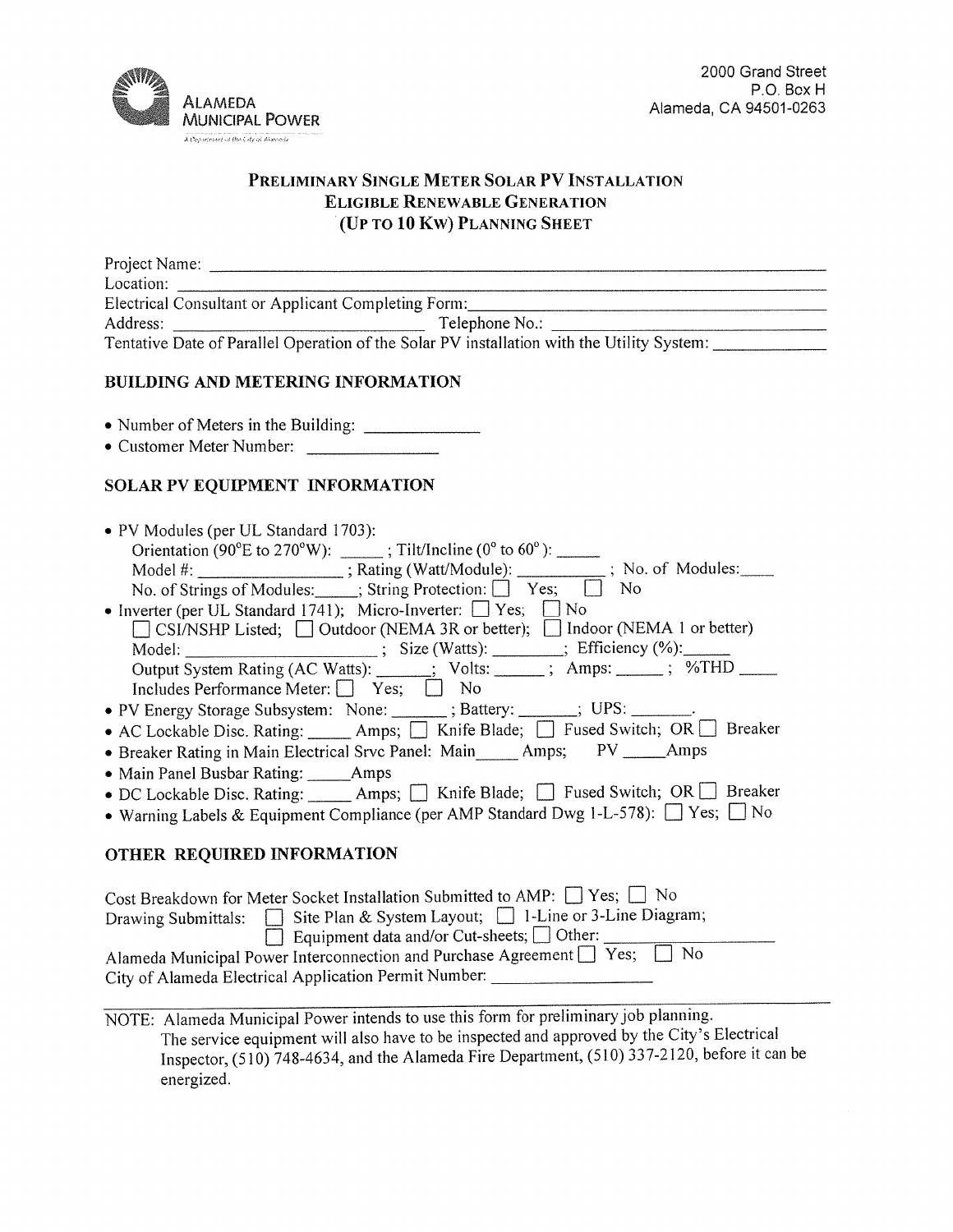

# **Eligible Renewable Generation Application**

# **Solar Rebate Program**

Senate Bill (SB) 1 required that Alameda Municipal Power (AMP) collect and pay out \$4.2 million in rebates from 2008 through 2017 to customers that installed solar photovoltaic (PV) systems. AMP's Solar Rebate Program has been fully subscribed and is now completed.

# **System Requirements**

Under statute, one ERG customer is defined as the load served by one meter. PV systems must also comply with State-established standards, which include optimum orientation and tilt of panels, acceptable shade analysis results, certification of equipment and installers, and system warranties.

Systems shall be sized to meet customer consumption and minimize over-generation. During the ERG interconnection application review, AMP shall verify that the Rider ERG customer has sized their system to be no more than 110% of the annual electric consumption recorded for the ERG customer during the previous 12 months of service. If the service is new, the estimated annual electric consumption shall be estimated by the ERG customer on the ERG interconnection application, confirmed by AMP, and then used by the ERG customer to establish the ERG system sizing.

ERG customers must accept the terms and conditions contained in AMP's Interconnection Agreement For *Residential, Commercial or Municipal Eligible Renewable Electrical Generation Facilities Under Rider ERG,* or *Interconnection Agreement For Federal Agencies Under the Rider ERG* (ERG Interconnection Agreement), and obtain necessary building permits from the City of Alameda.

The interconnection application  $fee(s)$  under Rider ERG shall be:

- \$330 for residential installations,
- \$660 for commercial and multi-family installations up to 50 kilowatts (kW), and
- \$1,100 for installations greater than 50 kW

# **Changes to System**

A Customer-Owner must notify AMP at least 60 days prior to any change in ownership of a system or system relocation. AMP will conduct a mandatory site inspection upon reinstallation. Additionally, a system relocation or change in capacity requires new building permits from the City of Alameda. Both a change in ownership and system relocation will require that a new ERG Interconnection Agreement be signed and proof of insurance must be provided.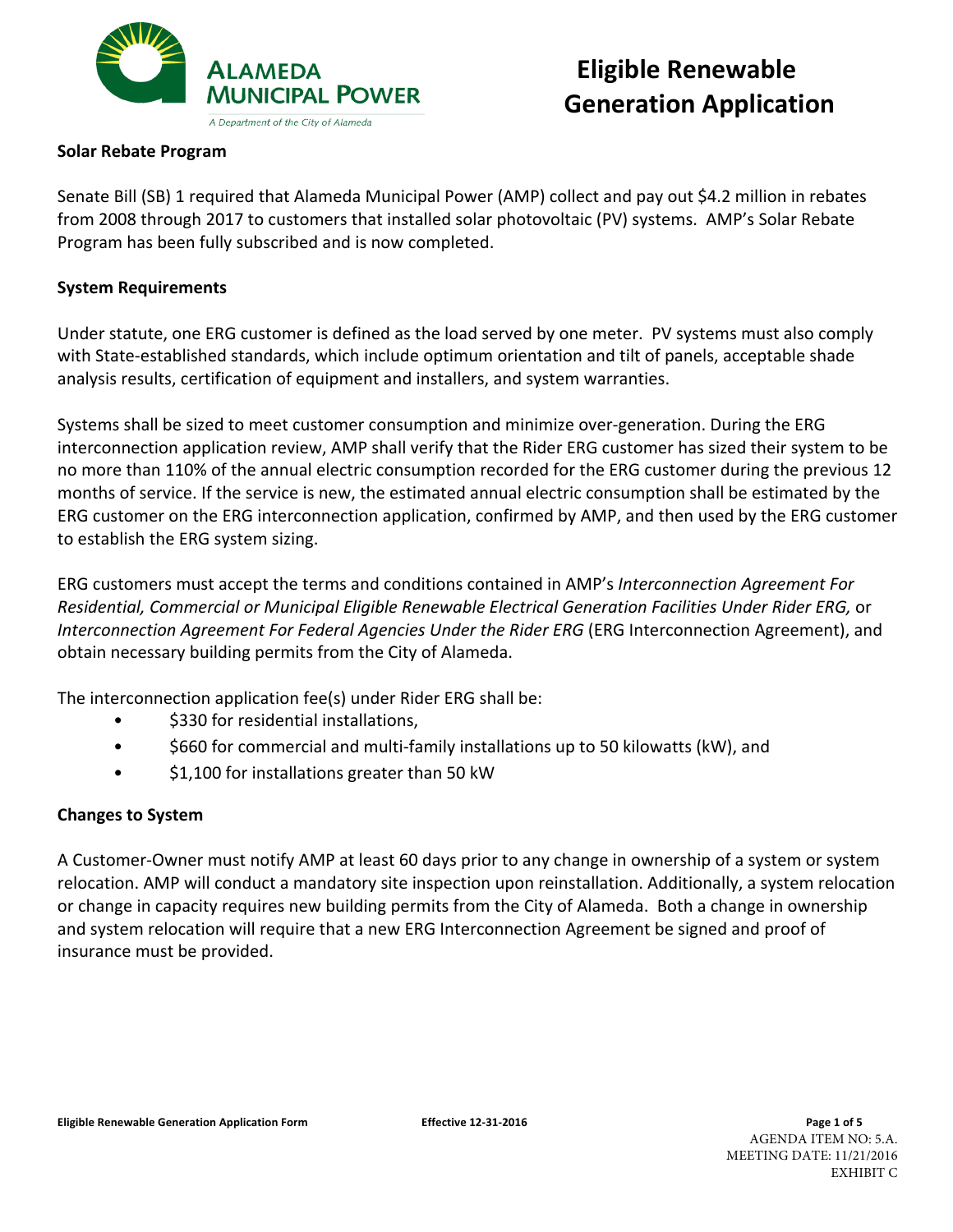

A Department of the City of Alameda

# **Eligible Renewable Generation Application**

| <b>Date</b> | <b>Sequential Steps</b>    | <b>Notes</b>                                                                                                                                                                                                                                                                                                                                                                                                                                                                                                          |
|-------------|----------------------------|-----------------------------------------------------------------------------------------------------------------------------------------------------------------------------------------------------------------------------------------------------------------------------------------------------------------------------------------------------------------------------------------------------------------------------------------------------------------------------------------------------------------------|
|             | 1. Energy audit (OPTIONAL) | Call AMP at (510) 748-3900 to schedule a free energy audit.                                                                                                                                                                                                                                                                                                                                                                                                                                                           |
|             | 2. Application             | Submit (via mail or email) the following to AMP's Customer<br><b>Resources Department:</b>                                                                                                                                                                                                                                                                                                                                                                                                                            |
|             |                            | • Eligible Renewable Generation Application Form<br>• For Rider ERG customer-generators only: check payable<br>to Alameda Municipal Power for the appropriate<br>Interconnection Application Fee<br>. 2 signed copies of ERG Interconnection Agreement<br>• Declarations Page(s) of customer's insurance policy<br>• Contract w/installer/system owner/retailer, if applicable<br>• System drawing<br>• Copy of system warranty (solar)<br>• Shading analysis (solar)<br>• EPBB calculation for Design Factor (Solar) |
|             |                            | AMP will review the application to insure the system meets<br>our criteria for interconnection. AMP will send an email or<br>letter confirming receipt of all required documents.                                                                                                                                                                                                                                                                                                                                     |
|             | 3. Building permit         | Obtain building permit at the Permit Center in City Hall,<br>located in Room 190 within the Community Development<br>Department. For more information, please call 510-747-6800.<br>To check status of the permit application, go to the ePermit<br>Portal: http://alamedaca.gov/epermit-portal.                                                                                                                                                                                                                      |
|             | 4. Electrical inspection   | Upon completion of system installation, call Permit Center at<br>(510) 747-6830 to schedule final electrical inspection.                                                                                                                                                                                                                                                                                                                                                                                              |
|             | 5. Interconnection         | Upon receiving final Electrical approval from the Building<br>Department, call AMP's Electrical Maintenance Group at<br>(510) 748-3981 to schedule a system interconnection.                                                                                                                                                                                                                                                                                                                                          |

# PLEASE CONTACT **510-814-6414** OR **510-748-3954** WITH QUESTIONS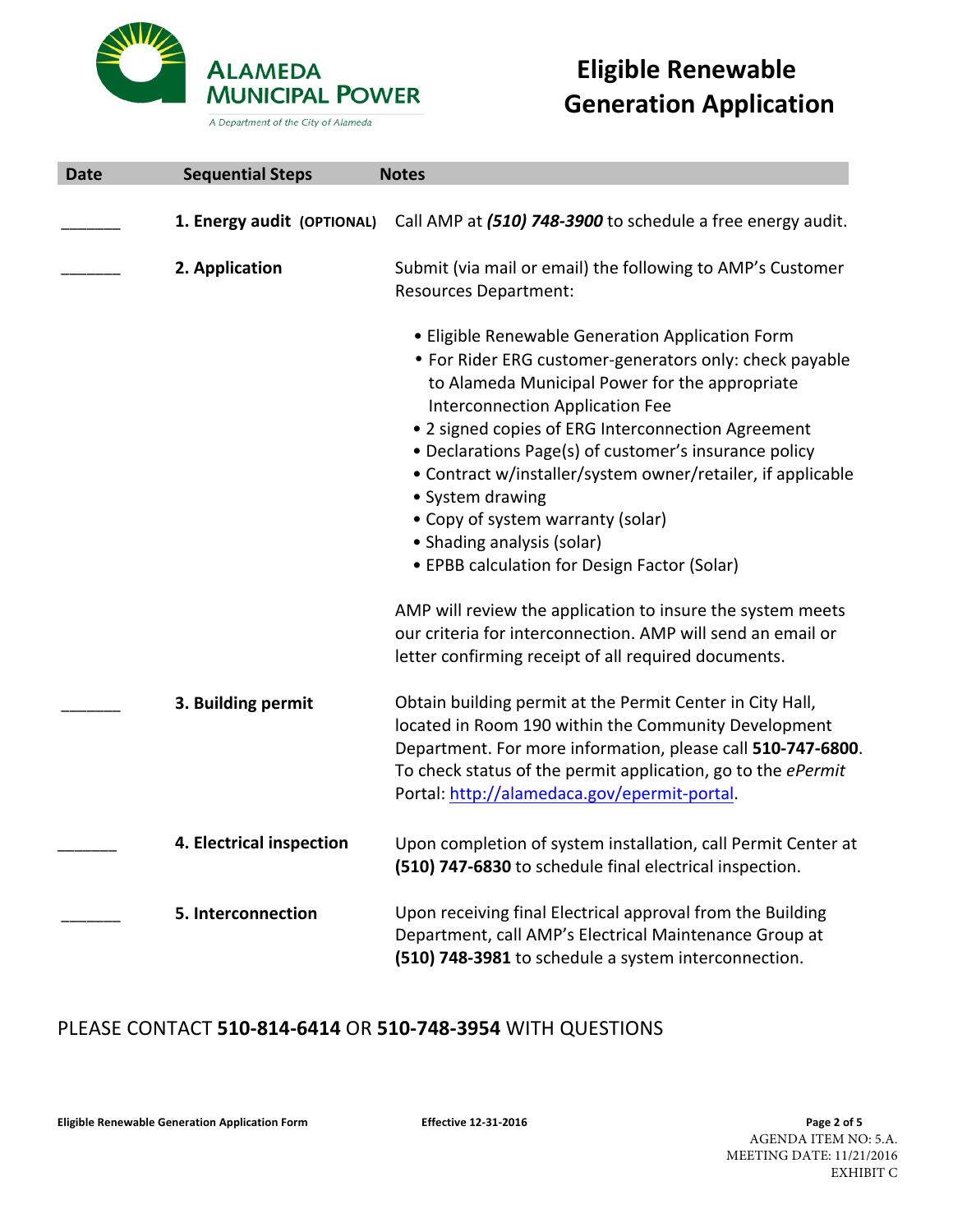

# **Eligible Renewable Generation Application**

- **1. AMP Customer Information:** Provide the required customer information, including street address where the system will be installed and AMP account number for existing customers.
- **2.** Installer Information: Provide required installer information, including California license class (e.g. C-10, electrical or C-46, solar), and license number. A minimum 10-year warranty is required for all PV systems. PV Installers must be registered with the California Energy Commission (CEC) (list of registered installers available at www.gosolarcalifornia.ca.gov/database/search-new.php).
- **3. System Owner Information:** Provide system owner information if different from AMP customer.
- **4. Generating System:** It may be useful for the customer to review the general discussion of PV system specifications and installation guidelines at: www.energy.ca.gov/reports/2001-09-04 500-01-020.PDF.

a. PV Modules: Enter the manufacturer's name, model number, watts per module as reported by the CEC, and quantity of photovoltaic modules in the system. The CEC maintains a list of eligible modules and their "PVUSA Test Conditions" (PTC) ratings on its website at www.gosolarcalifornia.ca.gov/equipment/pv\_modules.php.

b. **Inverters:** Enter the manufacturer's name, model number, and efficiency (as reported by the CEC) of the inverter(s) in the system. The CEC maintains a list of **eligible inverters** and their efficiency ratings at www.gosolarcalifornia.ca.gov/equipment/inverters.php**.** Check the appropriate box based on whether or not the inverter has a built-in performance meter.

**c.** For solar PV systems, multiply the PTC watts per module, quantity of modules, and inverter efficiency to calculate the total AC system capacity. Fill out the orientation and incline angles for the installation. Enter estimated energy production in kilowatt-hours from the California Solar Initiative's Expected Performance Based Buydown (EPBB), available at www.csi-epbb.com/default.aspx. Enter PG&E for the utility and monthly shading derate factors to calculate the Design Factor.

- **5. For other forms of generation other than solar:** Fill out the rated kilowatts and estimated annual kilowatthour (kWh) generation.
- **6. Installed System Cost:** Enter total cost of the system, including equipment and installation.
- **7. Required Attachments:** In addition to the completed application form and check payable to Alameda Municipal Power for the appropriate Interconnection Application Fee, submit the following documents:
	- a. Copy of all contracts between customer and installer, system owner, and/or retailer
	- b. Declaration Page(s) of customer's homeowner or business liability insurance policy coverage
	- c. 2 original signed copies of the ERG Interconnection Agreement (with check if Rider ERG customer)
	- d. System drawing to be submitted with city building permit application
	- e. Copy of installer warranty (Solar)
	- f. Shading analysis (e.g. www.solarpathfinder.com or site photos depicting no shading) (Solar)
	- g. EPBB calculation for Design Factor (Solar)
- **8. Billing Option:** Select whether billing is under the ERG Rider or remaining kilowatts of the NEM Rider.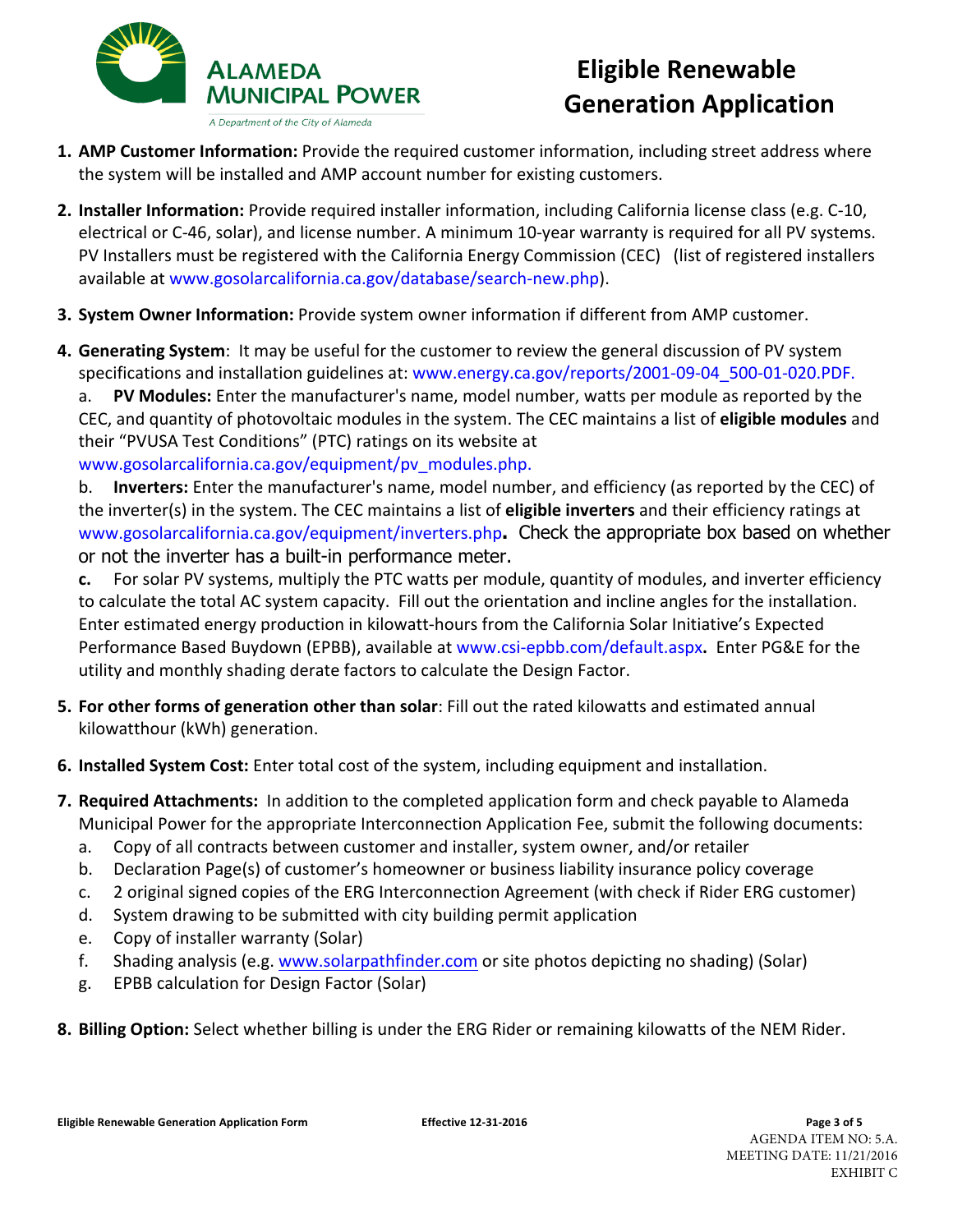

A Department of the City of Alameda

# **Eligible Renewable Generation Application**

| 1. |                                                                    |                  | <b>AMP Customer</b> (Physical Site of Installation) $\Box$ Residential $\Box$ Commercial $\Box$ Municipal      |                      |
|----|--------------------------------------------------------------------|------------------|----------------------------------------------------------------------------------------------------------------|----------------------|
|    |                                                                    |                  |                                                                                                                |                      |
| 2. | <b>Installer Information</b>                                       |                  |                                                                                                                |                      |
|    |                                                                    |                  |                                                                                                                |                      |
|    |                                                                    |                  | Contractor Class ____________________License # _______________________Expires ________________________________ |                      |
|    |                                                                    |                  |                                                                                                                |                      |
| 3. |                                                                    |                  | System Owner Information (if different from AMP Customer above, i.e., leased system)                           |                      |
|    |                                                                    |                  |                                                                                                                |                      |
|    |                                                                    |                  |                                                                                                                |                      |
|    | 4a. PV System (see www.gosolarcalifornia.org/equipment/index.html) |                  |                                                                                                                |                      |
|    | Module Manufacturer                                                | Module Model #   | <b>CEC Watts/Module</b>                                                                                        | Quantity             |
|    | Inverter Manufacturer                                              | Inverter Model # | Efficiency                                                                                                     | Quantity             |
|    | Inverter includes performance meter? $\Box$ Yes $\Box$ No          |                  |                                                                                                                |                      |
|    | 4b. PV System Rated Capacity and Energy Production                 |                  |                                                                                                                |                      |
|    | Orientation (between 90°E and 270°W) _________                     |                  | CEC Watts/Module x Quantity of Modules x Inverter Efficiency = System Rated Capacity                           | Watts AC             |
| 5. | <b>Non-PV System</b>                                               |                  |                                                                                                                |                      |
|    | Manufacturer                                                       | Module Model #   | No. of Generators<br>Total kW                                                                                  | <b>Estimated kWh</b> |
| 6. | <b>Installed System Cost</b>                                       |                  |                                                                                                                |                      |
|    | Total cost of system \$                                            |                  |                                                                                                                |                      |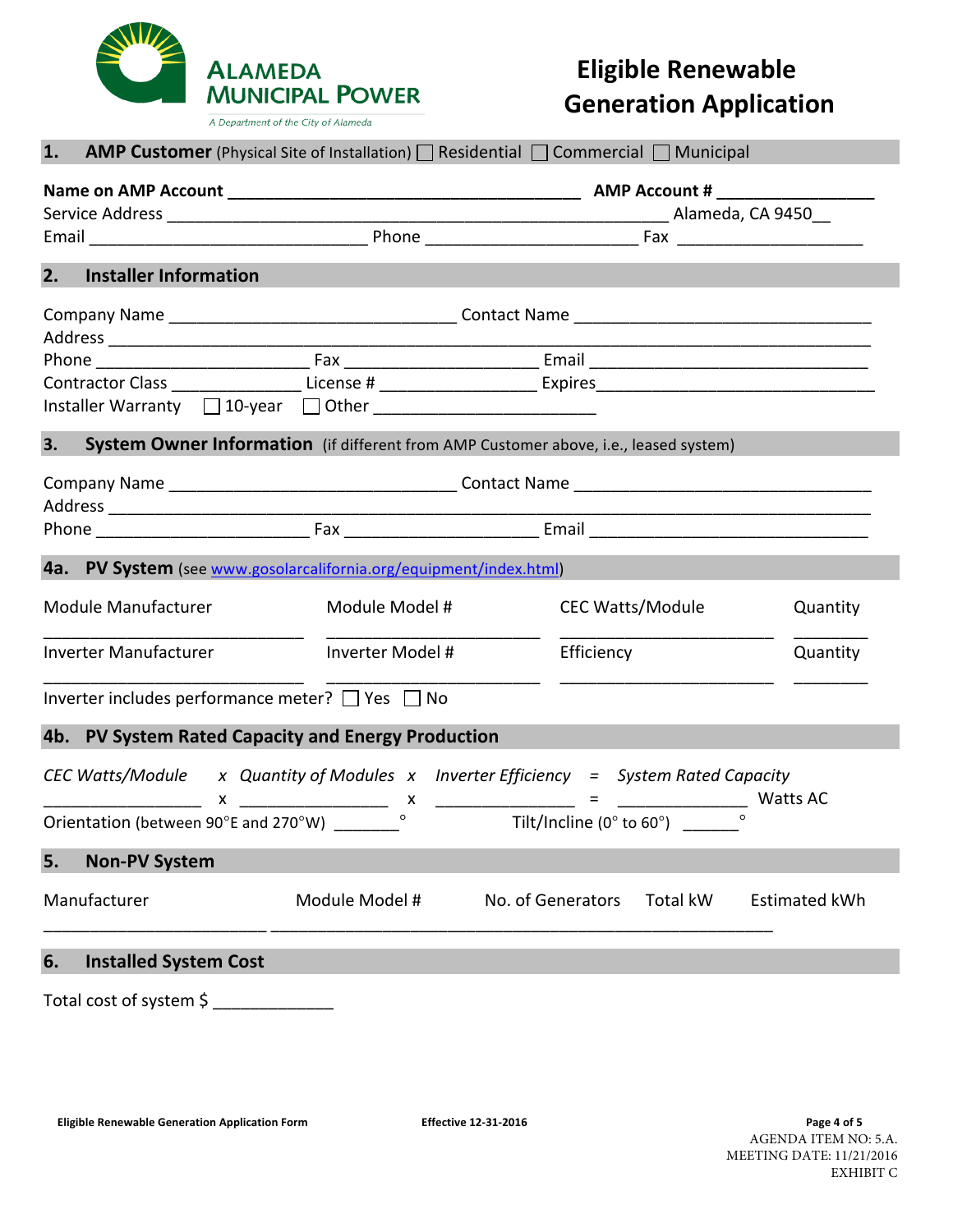

#### A Department of the City of Alameda

# **7. Attachments (required)**

ſ

|  | $\Box$ Contract with Installer/System Owner/Retailer $\Box$ System drawing from City building permit |  |  |  |
|--|------------------------------------------------------------------------------------------------------|--|--|--|
|  |                                                                                                      |  |  |  |

 $\Box$  2 signed copies of ERG Interconnection Agreement  $\Box$  Declarations Page(s) of customer's insurance

□ Shading Analysis for Solar □ Copy of Installer Warranty for Solar □ EPBB Calculation for Solar

# **8. Final Generating System Specifications (Upon Completion)**

If the system components change between the approval of the *Eligible Renewable Generation Application* Form and the interconnection of the system, a new Eligible Renewable Generation Application Form must be completed with the final installed components, signed, and returned to AMP.

Check if this is a revised final application.

# **9. ERG Application or NEM Application**

Between December 31, 2016 and the date upon which AMP reaches the 3.6 MW (5% cap) of net metering as specified by law, an Eligible Customer may elect to be served under Rider ERG by selecting the option box for the ERG Rider rather than the NEM Rider option on the Eligible Renewable Generation Application form. 

Check if the Eligible Facility selects billing under remaining kilowatts of the NEM Rider.

# Check if the Eligible Facility selects billing under the ERG Rider.

# **AGREEMENT**

Each of the Undersigned declares under penalty of perjury that:

1) Information provided in this form is true and correct to the best of my knowledge;

2) Customer's intent is to operate the system at the listed site of installation for its useful life.

| AMP Customer (Signature):    | Date: |
|------------------------------|-------|
| System Owner (Signature):    | Date: |
| (If different from Customer) |       |

# **Please email, mail or deliver your** *Eligible Renewable Generation Application Form* **&** attachments to AMP's Customer Resources Department:

**Email Delivery** or Mail

solar@alamedamp.com and a solar Alameda Municipal Power Renewable Generation Program 2000 Grand Street P.O. Box H Alameda, CA 94501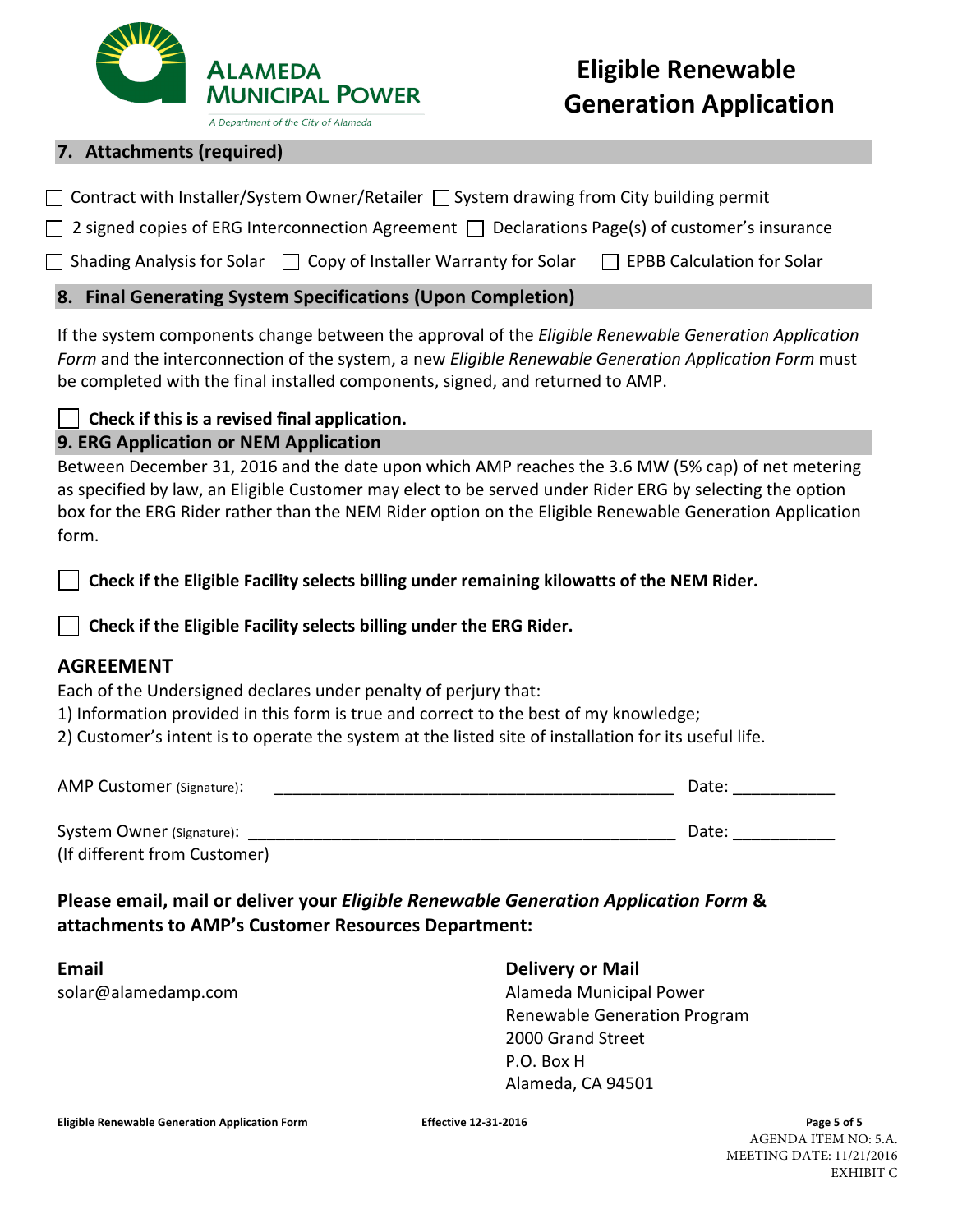# **ALAMEDA MUNICIPAL POWER INTERCONNECTION AGREEMENT**

#### For Residential, Commercial or Municipal Eligible Renewable Electrical Generation Facilities

This Interconnection Agreement for Eligible Renewable Generation (ERG) of a Residential, Commercial or Municipal Eligible Renewable Electrical Generation Facility (the "Agreement") is made as of the following date:  $\qquad \qquad$  (the "Effective Date") by the Parties identified in Section 1 (Parties) of this Agreement. Capitalized terms not defined when used herein are defined in Section 1 (Definitions) of the General Conditions applicable to this Agreement, which are hereby incorporated by reference as if fully set forth herein.

#### Section 1. **PARTIES.**

The Parties to this Agreement are:

The CITY OF ALAMEDA, a municipal corporation, doing business as ALAMEDA MUNICIPAL POWER ("AMP"), and

The Customers identified in the boxes below. If both boxes are completed below, the term "Customer" shall refer to both "Customer-Owner" and "Customer-Tenant," unless otherwise stated.

| <b>CUSTOMER-OWNER</b>                                     | <b>CUSTOMER-TENANT</b> |  |  |
|-----------------------------------------------------------|------------------------|--|--|
| Name:                                                     | Name:                  |  |  |
| AMP Account No.:                                          | AMP Account No.:       |  |  |
| (if applicable)                                           |                        |  |  |
| <b>Mailing Address:</b>                                   | Mailing Address:       |  |  |
| City   Zip:                                               | City $ $ Zip:          |  |  |
| Phone:                                                    | Phone:                 |  |  |
| Facsimile:                                                | Facsimile:             |  |  |
| Fmail:                                                    | Fmail:                 |  |  |
| <b>PREMISES OF ELIGIBLE RENEWABLE GENERATION FACILITY</b> |                        |  |  |
| <b>Street Address:</b>                                    |                        |  |  |

#### Section 2. TERM.

The term of this Agreement is ten (10) years from the Effective Date unless it is earlier terminated as set forth in Section 16 of the General Conditions applicable to this Agreement.

# **AMP INTERCONNECTION AGREEMENT**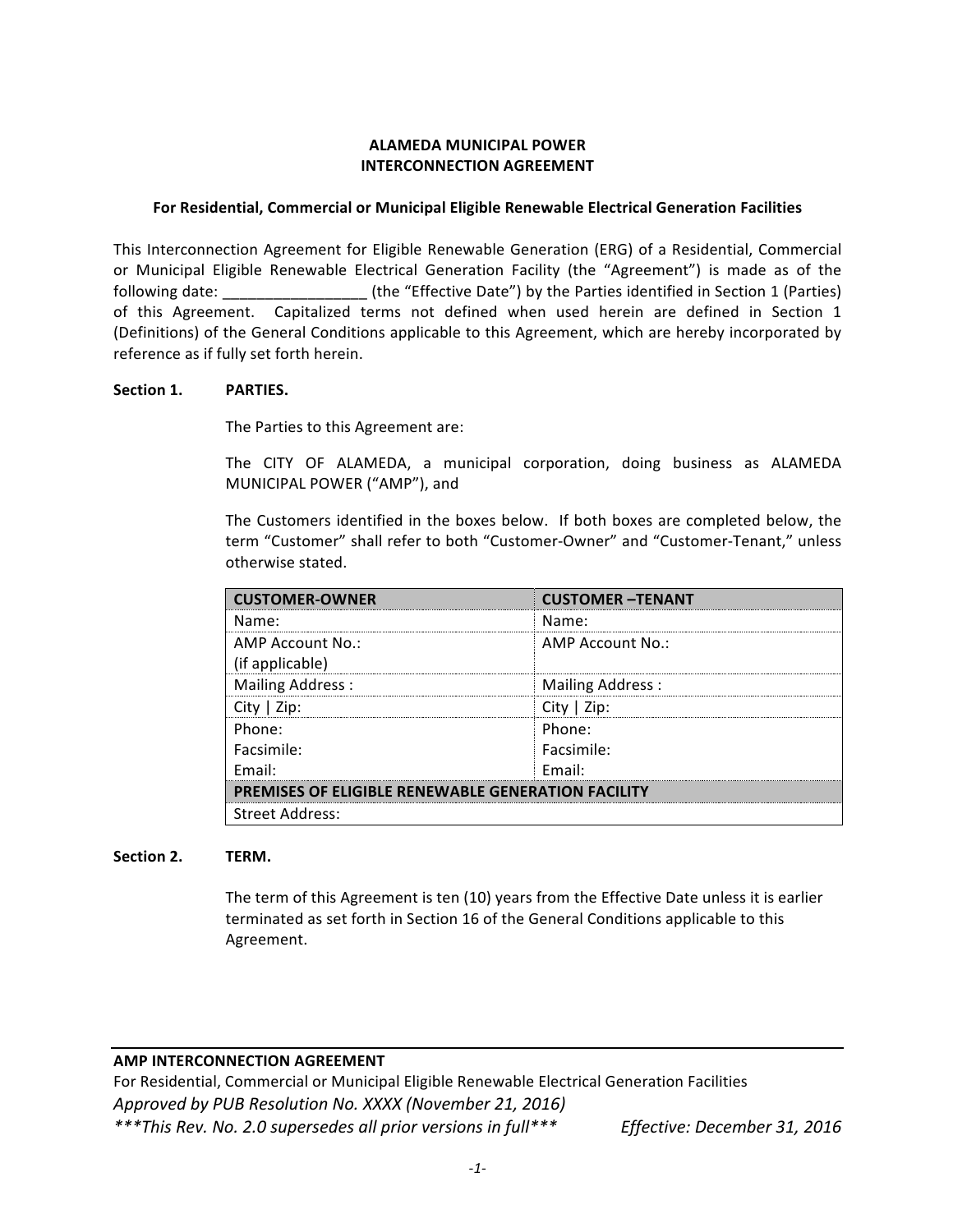# **Section 3. CONDITIONS TO INTERCONNECT.**

- **3.1** The Customer may interconnect a Generation Facility to AMP's Municipal Power Supply System with the specifications identified in the General Conditions applicable to this Agreement and described with more particularity in AMP's Rules and Regulations, both of which are incorporated into this Agreement, as if fully set forth herein. In addition, the Customer agrees that:
	- **3.1.1** The Generation Facility is intended primarily to offset part or all of the Customer's own electrical requirements at the service address;
	- **3.1.2** The Customer will not sell to any third person or otherwise provide electricity from the Generation Facility to any real estate parcel, premise, or location other than the premises that are the subject of this Agreement;
	- **3.1.3** The Generation Facility shall be constructed, installed, operated and maintained as described in this Agreement; and
	- **3.1.4** The Customer is an "Eligible Customer-Generator" pursuant to Section 2827(b) of the California Public Utilities Code as now in effect or as the same may be amended from time to time.

# Section 4. **INSURANCE.**

The Customer shall obtain, maintain and provide to AMP proof of current insurance prior to the Effective Date and annually thereafter on the anniversary of the Effective Date for the term of this Agreement. The required insurance shall cover the Generation Facility consistent with the specifications for commercial or residential generation facilities set forth in Section 8 of the General Conditions applicable to this Agreement. In addition, the Customer's policy shall include the following endorsements:  $(1)$ addition of the City of Alameda, AMP, and their respective officers, officials, employees and volunteers as additional insureds; (2) waiver of subrogation against the additional insureds; and (3) naming of the additional insureds as loss payee.

Failure to timely submit such proof of insurance to AMP's satisfaction may result in disconnection of the Generation Facility from the AMP Municipal Power Supply **System and termination of this Agreement.**

# Section 5. APPLICABLE TARIFFS AND OTHER REQUIREMENTS

**5.1** This Agreement incorporates the following documents, as all may be amended from time to time, by reference as if fully set forth herein, all of which are available electronically for inspection at www.alamedamp.com:

# **AMP INTERCONNECTION AGREEMENT**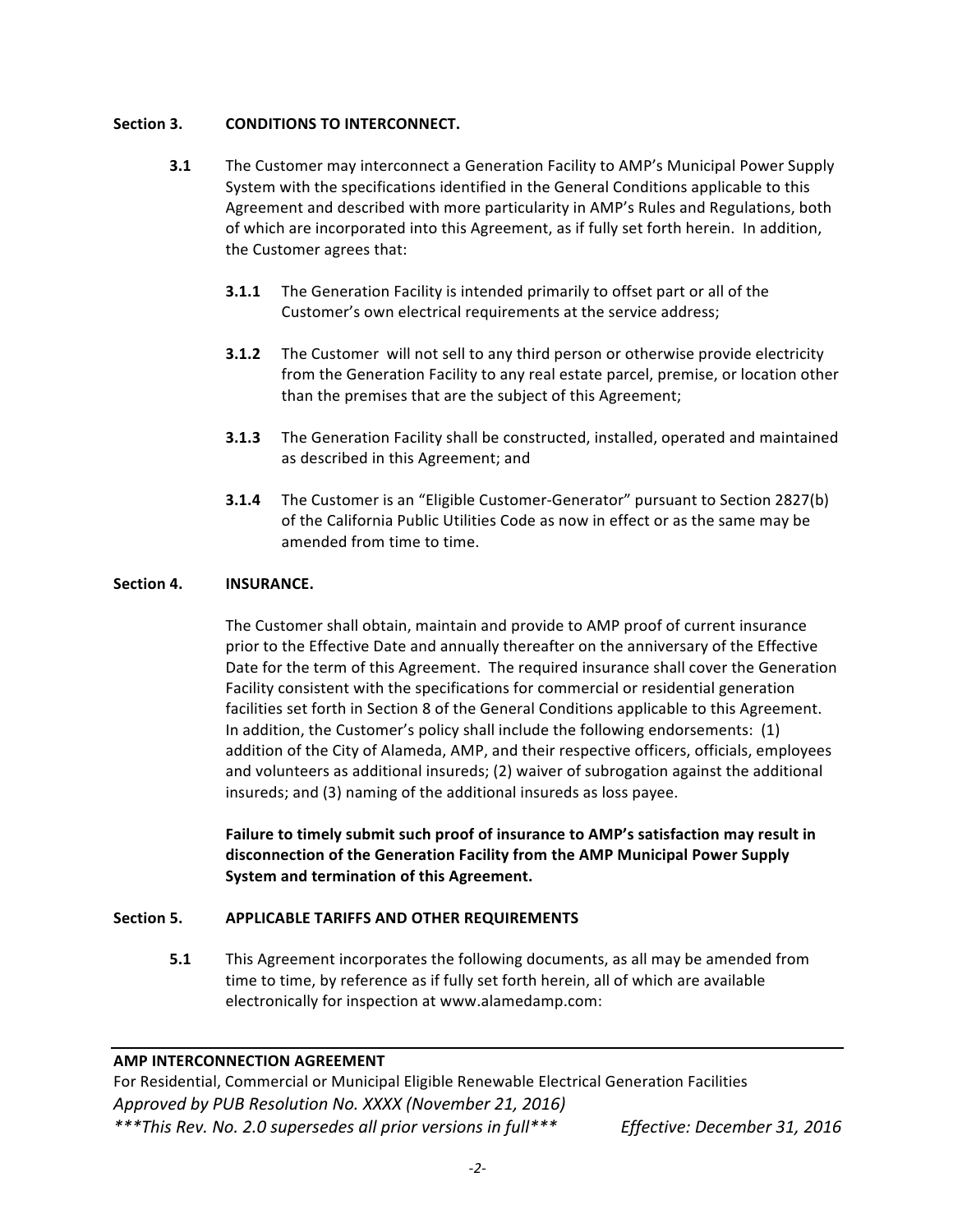- **5.1.1** AMP's Rules and Regulations;
- **5.1.2** AMP's Rider NEM;
- **5.1.3** AMP's Rider ERG;
- **5.1.4** AMP's Interconnect Agreement General Conditions; and
- **5.1.5** AMP's Eligible Renewable Generation Application executed by the Customer.
- **5.2** AMP may, from time to time, modify its Rules and Regulations, Rider NEM, Rider ERG, and Interconnect Agreement General Conditions. Any such amendments would require action of the Public Utilities Board at a duly noticed public meeting. All amendments to such documents will be made available on the AMP website.
- **5.3** In the event of any conflict or inconsistency between the documents associated with this Agreement, the AMP document that controls shall be as follows: (a) Rules and Regulations govern over all other documents; (b) Rider NEM and Rider ERG govern over all other documents except the Rules and Regulations; (c) Interconnection Agreement General Conditions governs over all other documents except the Rules and Regulations, Rider NEM and Rider ERG; and (d) Eligible Renewable Generation Application, executed by the Customer, governs over this Interconnection Agreement.

# **Section 6. PAYMENT FOR POWER**

AMP shall compensate the Customer for net surplus electricity in accordance with Rider NEM (if available) \_\_\_\_\_\_or Rider ERG \_\_\_\_\_\_\_\_(If the NEM program is fully subscribed).

# Section 7. **NOTICE**

Any notice to AMP required by the Agreement shall be provided to AMP in writing as follows: Alameda Municipal Power; 2000 Grand Street; P.O. Box H; Alameda, CA 94501 ATTN: General Manager. For emergencies, Customer shall contact AMP's 24-hour emergency number, (510) 748-3902. 

# **AMP INTERCONNECTION AGREEMENT**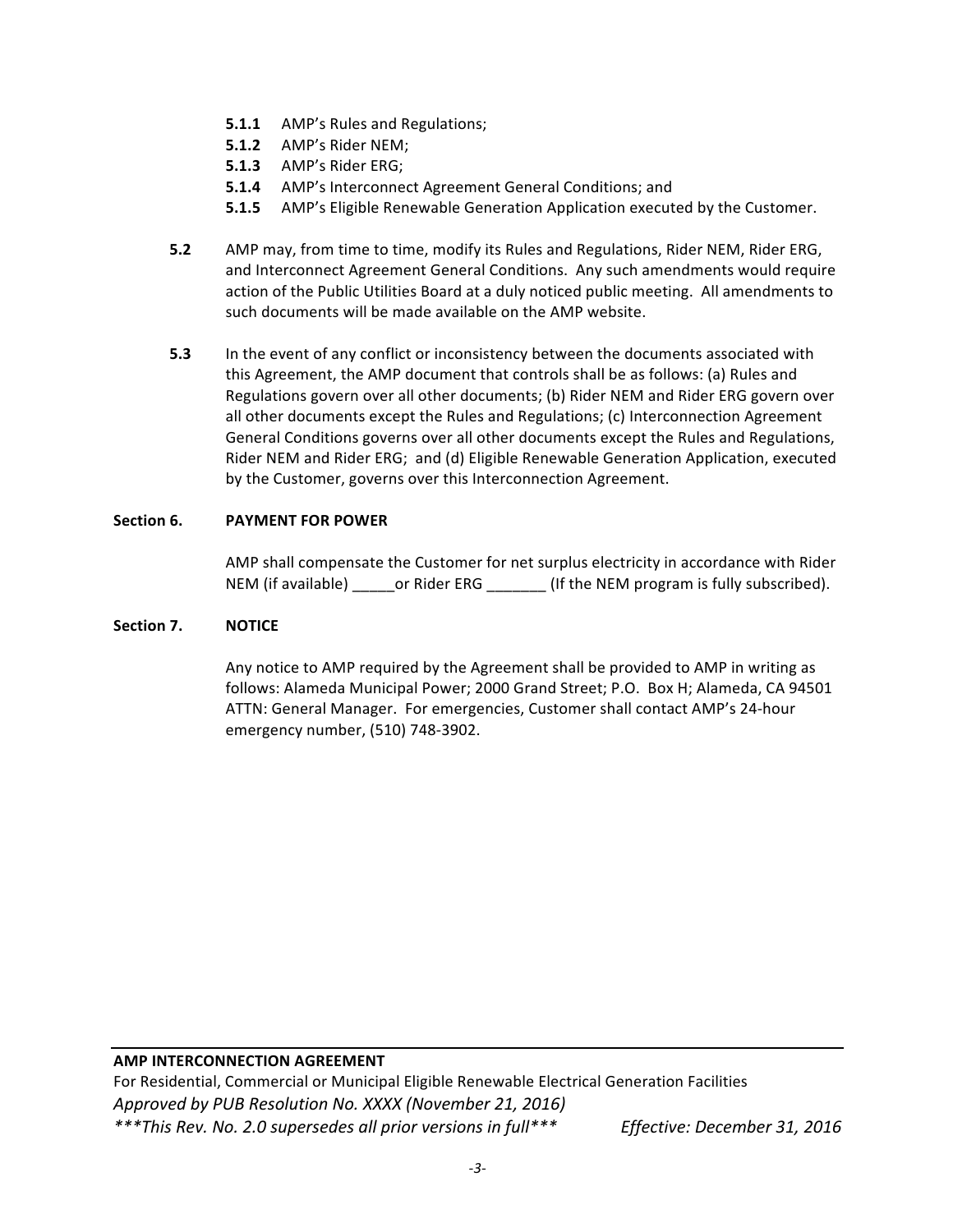IN WITNESS WHEREOF, the Parties have caused this Agreement to be duly executed as of the date first above written.

Date: **Date:** Date: **Date:** Partnership of the Date: **Date:** Partnership of the Date:

| <b>CUSTOMER-OWNER</b> | CUSTOMER-TENANT (if applicable)      |
|-----------------------|--------------------------------------|
| Bv:                   | Bv:                                  |
|                       |                                      |
| Title (Print):        | $\mathsf{Title}\ (\mathsf{Print})$ : |

APPROVED by the CITY OF ALAMEDA, a municipal corporation, doing business as ALAMEDA MUNICIPAL POWER ("AMP"):

By: \_\_\_\_\_\_\_\_\_\_\_\_\_\_\_\_\_\_\_\_\_\_\_\_\_\_

Name: Elizabeth D. Warmerdam Title: Interim General Manager

APPROVED AS TO FORM

By:\_\_\_\_\_\_\_\_\_\_\_\_\_\_\_\_\_\_\_\_\_\_\_\_\_\_\_\_\_\_\_

Name: Alan M. Cohen Title: Assistant City Attorney

#### **AMP INTERCONNECTION AGREEMENT**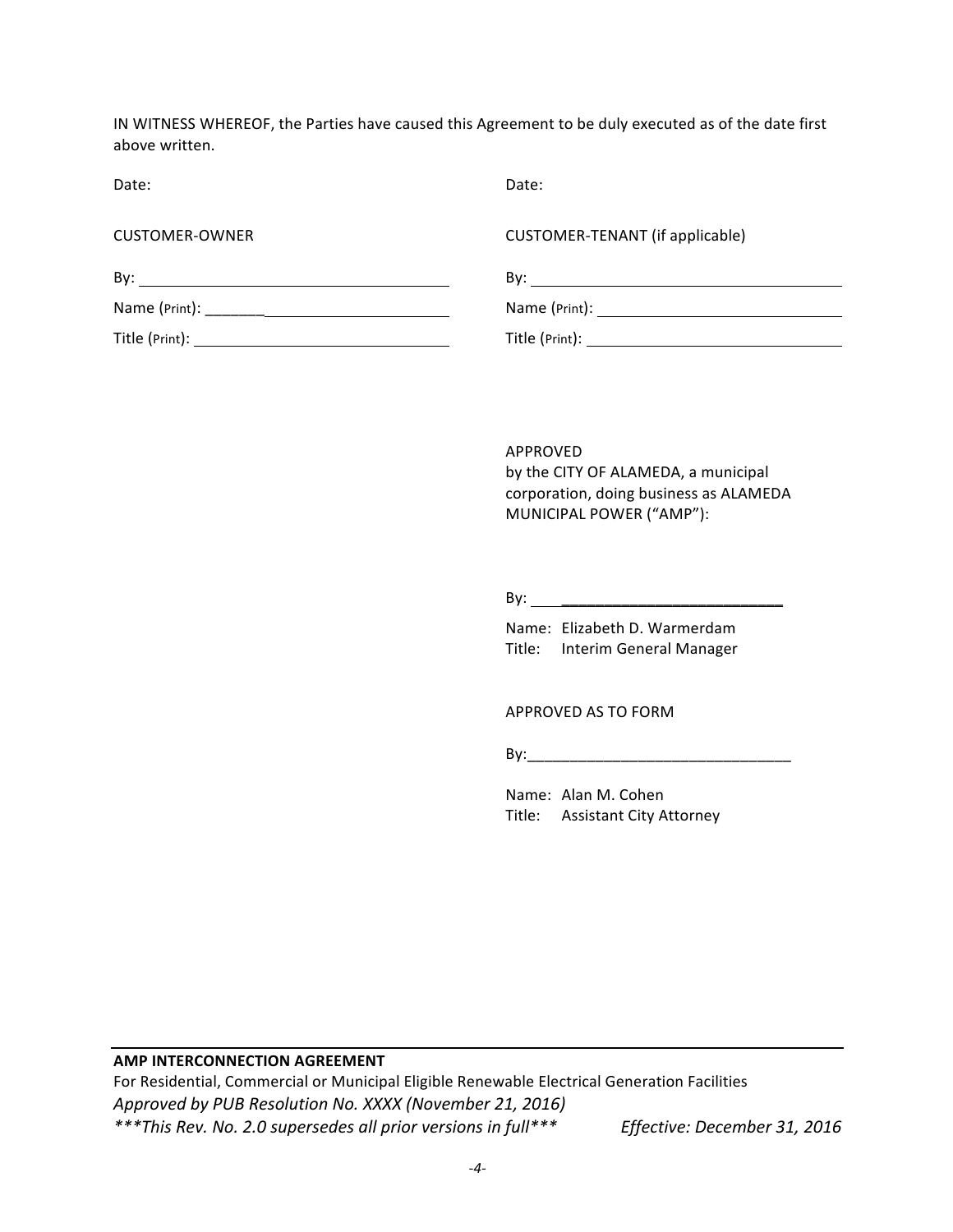# **ALAMEDA MUNICIPAL POWER NEM and ERG INTERCONNECTION AGREEMENT GENERAL CONDITIONS**

# **For Residential, Commercial or Municipal Eligible Renewable Electrical Generation Facilities Under the NEM Rider or the ERG Rider**

These General Conditions (the "General Conditions") are applicable to all Net Energy Metering (NEM) Interconnection Agreements and all Eligible Renewable Generation (ERG) Interconnection Agreements executed between AMP and Customer.

These General Conditions are incorporated by reference into all such NEM and ERG Interconnection Agreements. These General Conditions are subject to change consistent with Section 3 of these General Conditions, in AMP's sole discretion and with the consent of the Alameda Public Utilities Board.

# **SECTION 1. DEFINITIONS**

- (A) "AMP" means the City of Alameda, a municipal corporation, doing business as Alameda Municipal Power.
- (B) "AMP Account Holder" means the AMP customer that is responsible for the energy meter billing account(s) at the service location. If a Customer-Tenant is the AMP Account Holder at the service address, then billing transactions, including usage charges, fees and excess generation credits, shall be made to that AMP account.
- (C) "AMP Municipal Power Supply System" means AMP's distribution system, either overhead or underground, located in a public right of way and/or an easement, to supply electrical energy to the Customer.
- (D) "Customer" means both Customer-Owner and Customer-Tenant, where both Customer-Owner and Customer-Tenant are signatories to the Interconnection Agreement, unless otherwise specified. See AMP Account Holder.
- (E) "Customer-Owner" means the owner or landlord of the property where the Generation Facility will be located.
- (F) "Customer-Tenant" means the tenant to be served by the Generation Facility, if the tenant is the AMP Account Holder.
- (G) "Effective Date" means the date set forth on page one of the Interconnection Agreement.
- (H) "Eligible Renewable Generation" means renewable electrical generation sources specified in the California Public Utilities Code.

#### **AMP NEM and ERG INTERCONNECTION AGREEMENT – GENERAL CONDITIONS**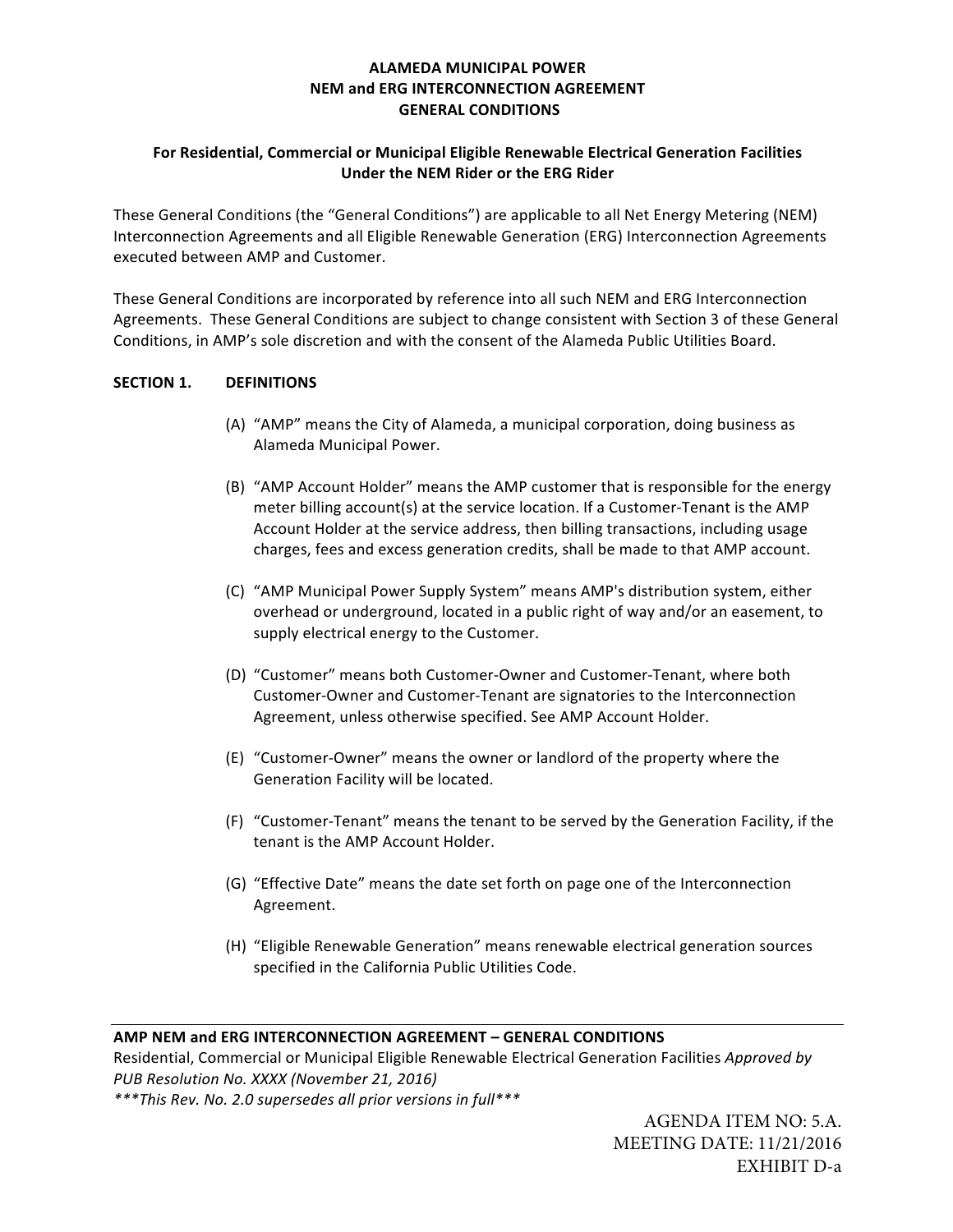- (I) "Effective Date" means the date set forth on page one of the Interconnection Agreement.
- (J) "Energy Meter" means a single meter capable of registering the flow of electricity in two directions as described in paragraph (1) of subdivision (c) of Section 2827 of the California Public Utilities Code. Electricity provided to the customer will measure on the "delivered" register and renewable energy provided to AMP will be measured on the "received" register.
- (K) "Generation Facility" means the Eligible Renewable Electrical Generation Facility identified in the AMP Eligible Renewable Generation Application Form executed by Customer.
- (L) "Interconnection Agreement" means the NEM or ERG Interconnection Agreement for Residential, Commercial or Municipal Eligible Renewable Electrical Generation Facilities that Customer has executed with AMP.
- (M) "MW" means megawatt.
- (N) "Party" or "Parties" refers individually to AMP, Customer-Owner or Customer-Tenant or to those entities collectively.
- (O) "Public Utilities Board" or "PUB" means the regulatory body established by Section XII of the Alameda City Charter to oversee the operation of any City owned public utility.
- (P) "Premises" means the property where the Generation Facility and all associated equipment and instrumentation, including without limitation, metering equipment, are located.
- (Q) "Renewable Electrical Generation Facility" means a facility that generates electricity from a renewable source listed in paragraph (1) of subdivision (a) of Section 25741 of the California Public Resources Code, as the same may be amended from time to time.

# **SECTION 2. PURPOSE**

The Customer has elected to construct, design, install, interconnect, operate and maintain a residential, commercial or municipal Eligible Renewable Generation Facility, not to exceed 1 MW, on premises within AMP service territory to operate in parallel with the AMP Municipal Power Supply System.

These General Conditions apply to the Customer's Generation Facility with the specified characteristics indicated in the Eligible Renewable Generation Application Form, including, without limitation, the location and nameplate rating identified therein, and

#### **AMP NEM and ERG INTERCONNECTION AGREEMENT – GENERAL CONDITIONS**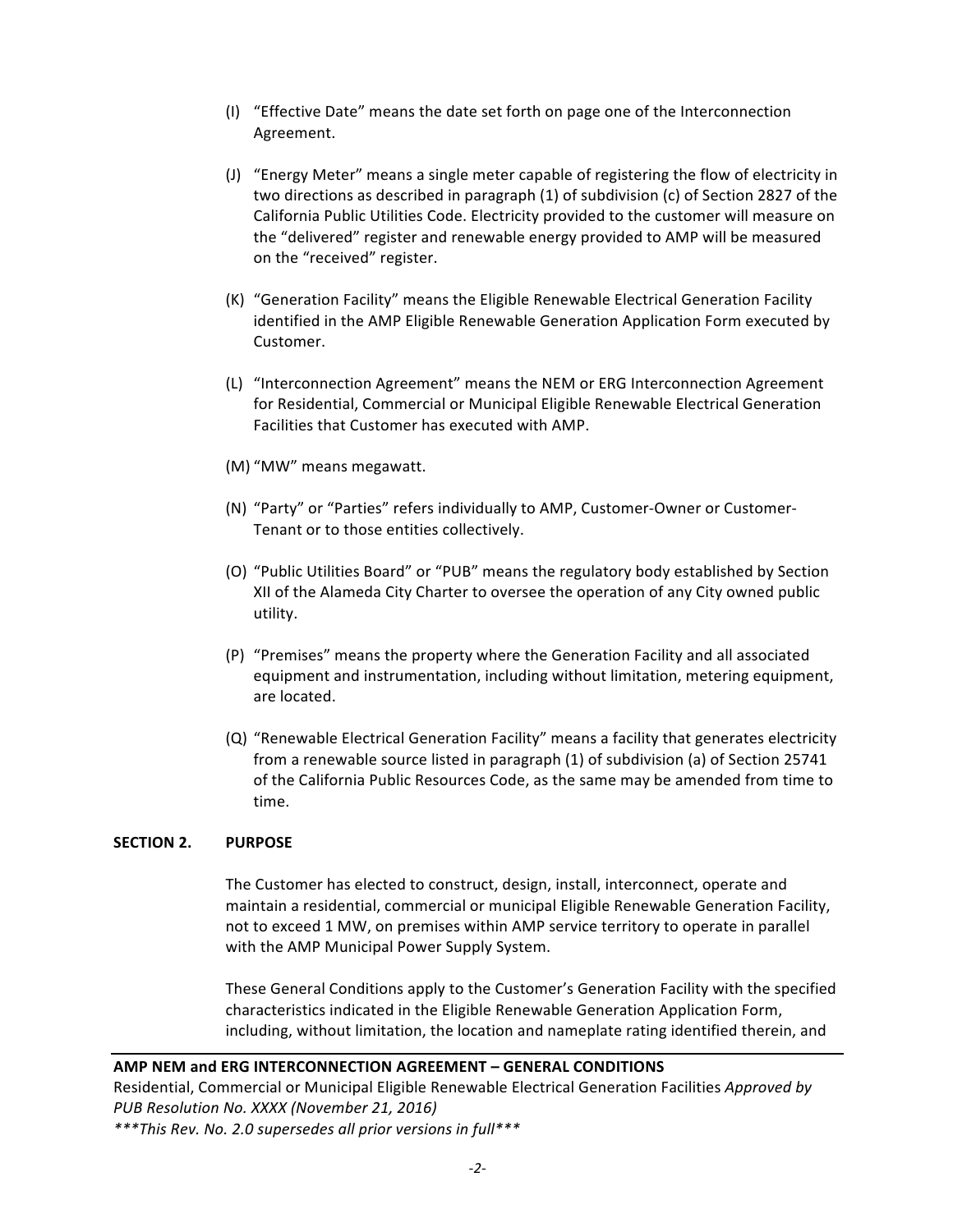does not allow for interconnection or operation of any generation facilities different than those described therein.

The Generation Facility may not be relocated, modified or connected to AMP's system at any other location without AMP's express written permission.

# **SECTION 3. INTERCONNECTION, OPERATION AND MAINTENANCE**

- (A) Interconnection.
	- (1) The Customer shall not commence interconnection to AMP's electric system (parallel operation) of the Generation Facility until an Interconnection Agreement has been executed by AMP and Customer.
	- (2) AMP's review and acceptance of Customer documents in connection with such approval shall not warrant, confirm or endorse the Customer's Generation Facility design, or the durability, safety, performance, adequacy, strength, compatibility or reliability of the Generation Facility's equipment.
	- (3) Metering.
		- (a) The Customer shall deliver energy from the Generation Facility to AMP at the Energy Meter.
		- (b) AMP reserves the right to install additional metering equipment at customer's expense. AMP may install, with the consent of the Customer which shall not unreasonably be withheld, an additional meter or meters to monitor the generation of electricity by the Generation Facility. The additional metering shall be used to provide information necessary to accurately bill or credit the Customer, or to collect performance information on the Generation Facility for research or reporting purposes relative to an Eligible Renewable Generation Facility.
	- (4) The Customer agrees to allow AMP representatives to have access to or to test the Generation Facility at any time.
- (B) Operation and Maintenance.
	- (1) The Customer shall, at their sole expense, be responsible for:
		- (a) The construction, design, installation, operation and maintenance of the Generation Facility, without cost to AMP, in accordance with applicable law and regulations and in a manner consistent with the normal and safe operation of the Municipal Power Supply System owned and operated by AMP, including the installation of any control, protective and safety devices

#### **AMP NEM and ERG INTERCONNECTION AGREEMENT – GENERAL CONDITIONS**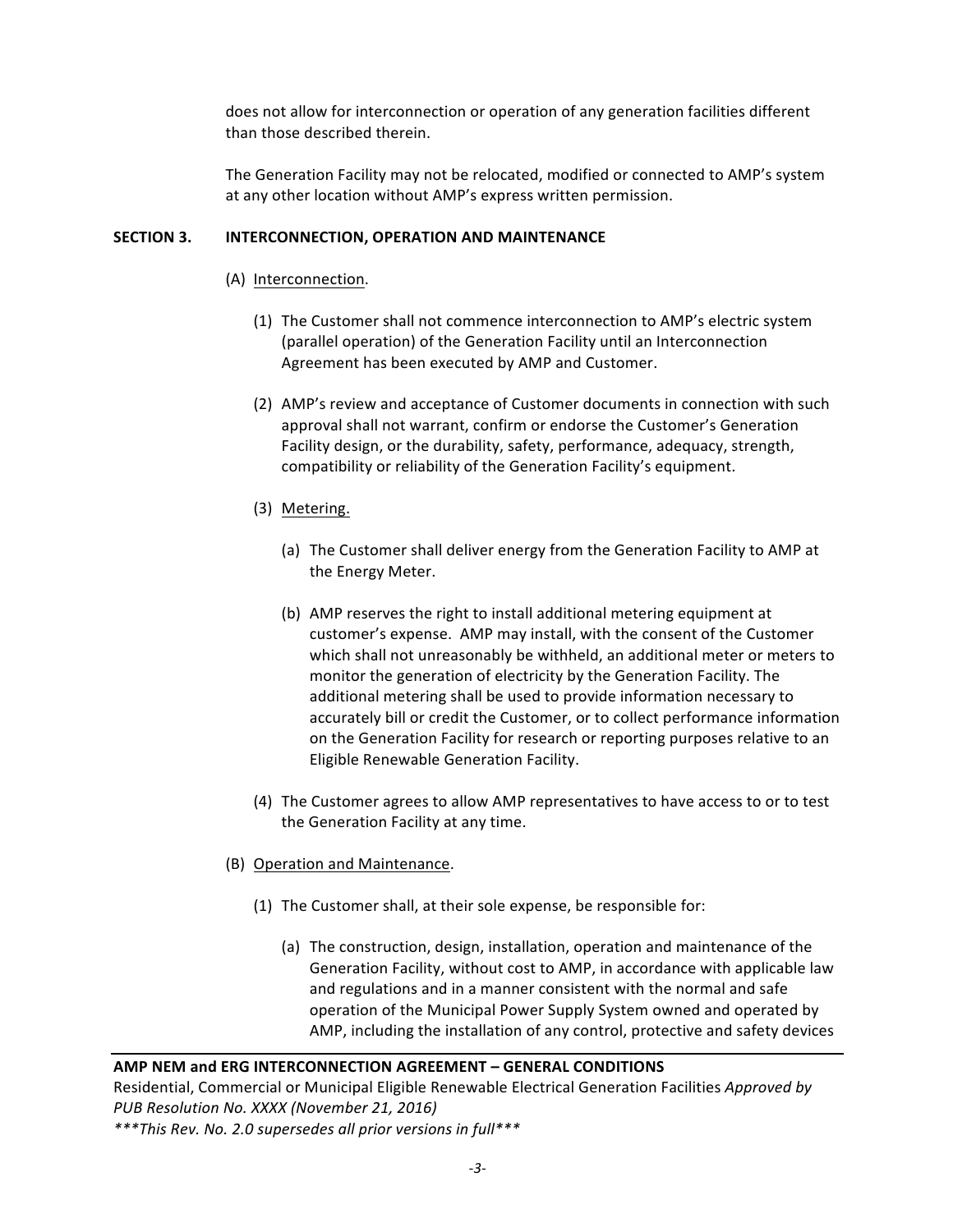and equipment as AMP requires at the time the Interconnection Agreement is executed or required by AMP in the future for parallel operation of the Generation Facility with AMP's Municipal Power Supply System;

- (b) All legal and financial obligations arising from the construction, installation, design, operation, and maintenance of the Generation Facility, including, without limitation any lease agreements for Generation Facility equipment, in accordance with all applicable laws and regulations;
- (c) Maintenance of the Generation Facility and all related equipment in a safe and prudent manner and in conformance with all applicable laws, including, but not limited to AMP's Rider NEM, Net Energy Metering, AMP's Rider ERG, Eligible Renewable Generation and AMP's Rules and Regulations, as such may be amended from time to time; and
- (d) Obtaining and maintaining all permits and authorizations in accordance with all applicable laws and regulations for the construction, installation, design, operation and maintenance of the Generation Facility. Customer shall hold AMP harmless from and reimburse AMP for any and all losses, damages, claims, penalties, or liability AMP incurs as a result of Customer's failure to obtain or maintain any governmental authorizations and permits required for construction, installation, operation or maintenance of the Generation Facility.
- (2) The Customer shall ensure that the Generation Facility meets all applicable safety and performance standards established by the National Electrical Code, the Institute of Electrical and Electronics Engineers, and accredited testing laboratories, including Underwriters Laboratories, applicable building, electrical and fire codes and to all applicable AMP Rules and Regulations as now in effect or as the same may be amended from time to time.
- (C) Facility Modifications.

Customer shall not make modifications to the Generation Facility without written authorization of such modifications from AMP. To secure prior written authorization, Customer must submit a new Eligible Renewable Generation Application Form to AMP, proceed through the approval process for such Eligible Renewable Generation Application Forms, and secure advance written approval of such modifications from AMP prior to interconnection of any modified Generation Facility to the AMP system.

# **SECTION 4. MODIFICATIONS TO GENERAL CONDITIONS**

# **AMP NEM and ERG INTERCONNECTION AGREEMENT – GENERAL CONDITIONS**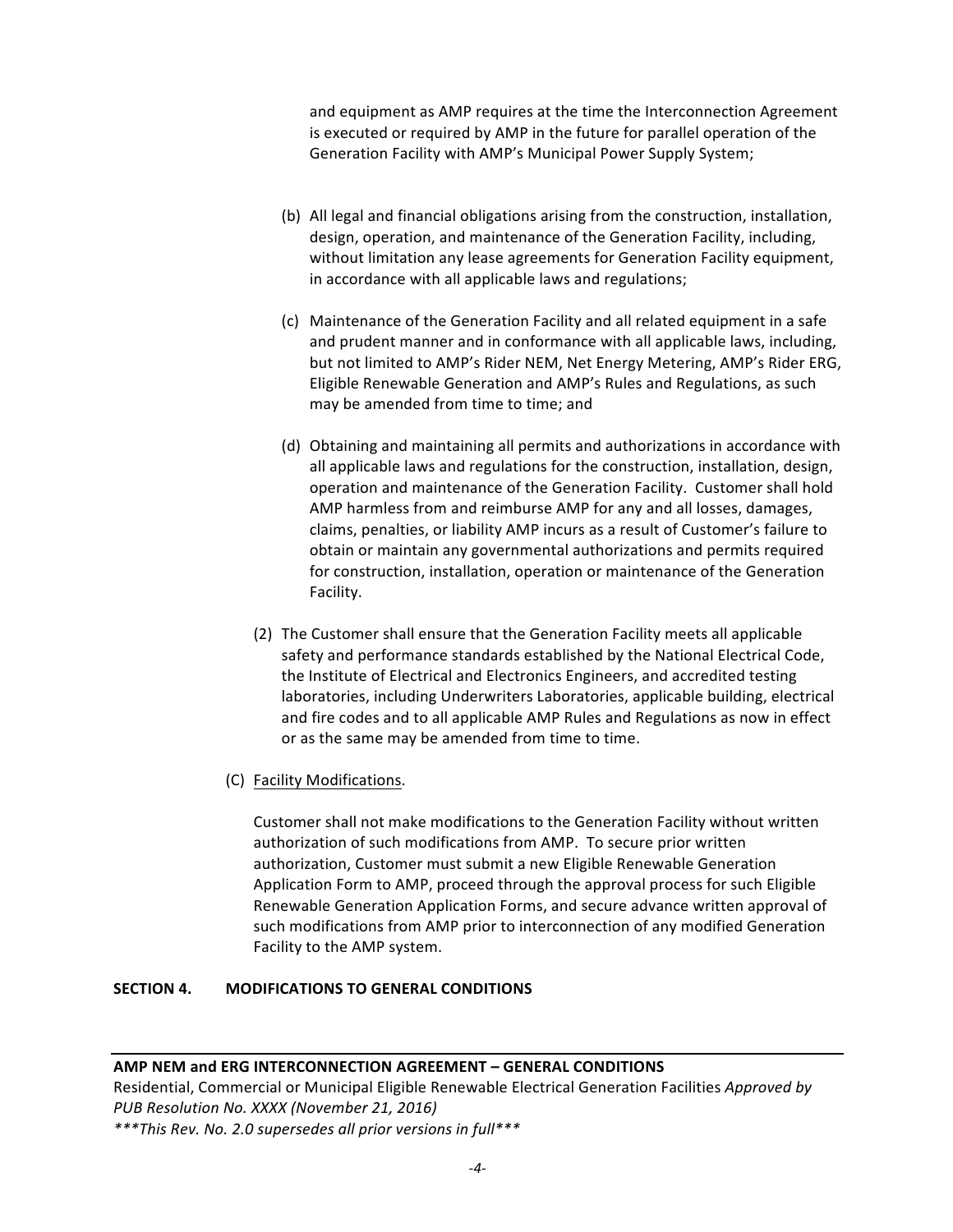AMP may, in its sole discretion and with the approval of the Alameda Public Utilities Board, modify these General Conditions. Customer understands that if they do not agree to comply with any modifications to such documents, their Generation Facility will be disconnected from the AMP system.

#### **SECTION 5. BILLING AND CREDITS**

The Customer shall be compensated in connection with the operation of its Generation Facility in accordance AMP's Rider NEM or Rider ERG.

# **SECTION 6. INTERRUPTION OR REDUCTION OF DELIVERIES**

(A) AMP may require the Customer to interrupt or reduce deliveries of energy to AMP.

AMP shall not be obligated to accept energy from Customer's Generation Facility:

- $(1)$  When necessary in order to construct, install, maintain, repair, replace, remove, investigate, or inspect any of AMP's equipment or part of AMP's system; or
- (2) If AMP determines, in its sole discretion, that curtailment, interruption, or reduction of receipt of energy from the Generation Facility is necessary because of emergencies, forced outages, force majeure, or compliance with prudent electrical practices.
- (B) Notwithstanding any other provision of the Interconnection Agreement, these General Conditions or associated documents to the contrary, if at any time AMP, in its sole discretion, determines that the Generation Facility may endanger AMP personnel, customers, or members of the public, or that the continued operation of the Generation Facility may impair the integrity of AMP's Municipal Power Supply System, AMP shall have the right to immediately, and without notice, disconnect the Generation Facility from AMP's Municipal Power Supply System. However, AMP shall endeavor to provide reasonable notice of interruption, or reduction of deliveries, from Customer's Generation Facility as practical.

The Customer's Generation Facility shall remain disconnected until such time as AMP is satisfied that the conditions identified in this subsection have been resolved and corrected.

- (C) The Customer shall not reconnect a Generation Facility where AMP has interrupted, disconnected or reduced deliveries until the Customer receives written authorization from AMP to reconnect or increase deliveries.
- (D) AMP shall not be obligated to compensate the Customer for any loss of use of generation of energy during any and all periods of interruption, disconnection or

#### **AMP NEM and ERG INTERCONNECTION AGREEMENT - GENERAL CONDITIONS**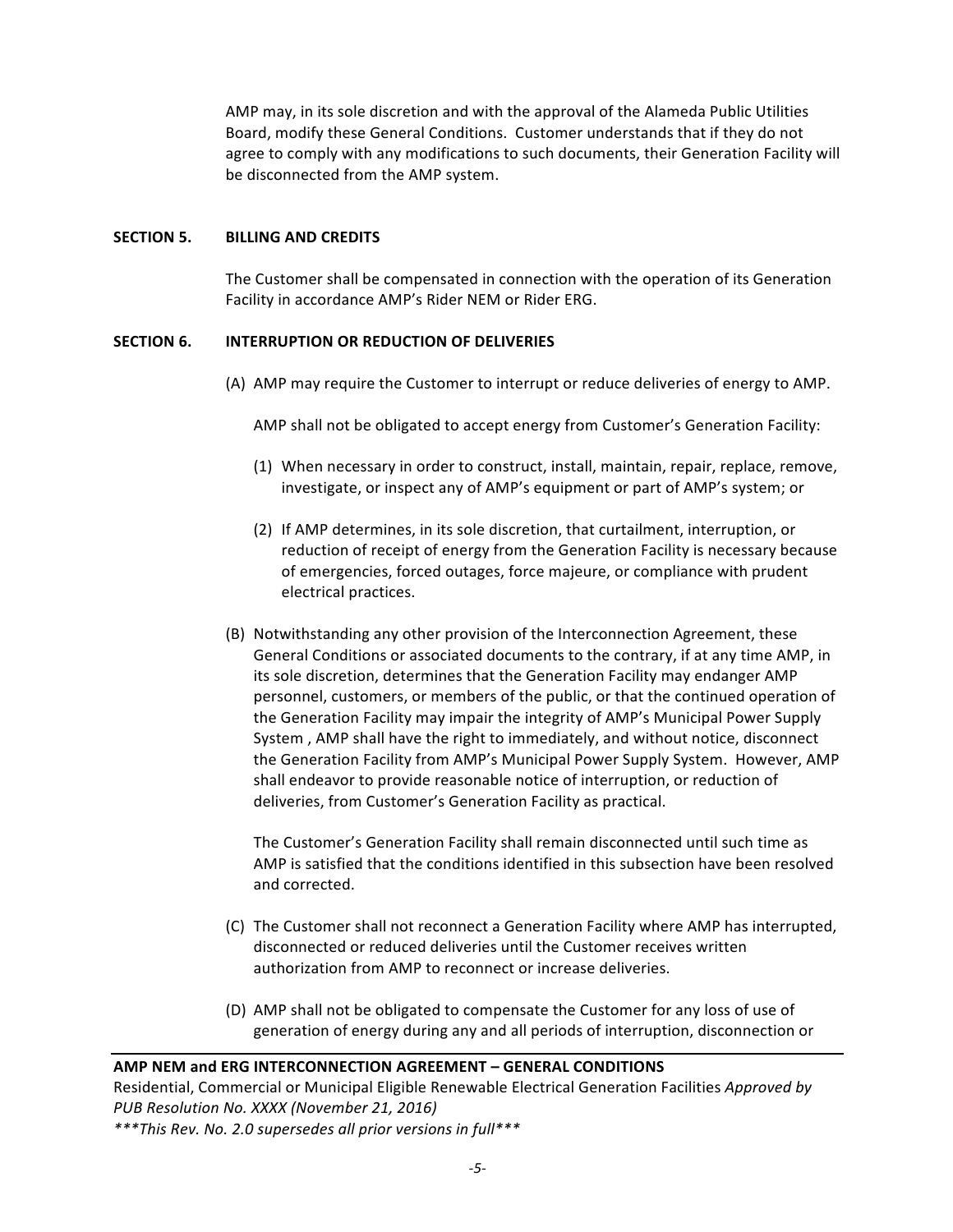reduced deliveries. AMP shall not provide the Customer with any reimbursement or pay any claim related to loss, or potential loss of generation compensation or credits. 

#### **SECTION 7. ACCESS TO PREMISES**

AMP shall have immediate and unhindered access to Customer's Premises without prior notice:

- (A) To inspect at all reasonable hours the Customer's protective devices or Generation Facility equipment or to test, maintain, remove or replace any AMP meter or equipment for the Generation Facility;
- (B) To disconnect the Generation Facility, at any time, without notice to the Customer, where, in AMP's sole discretion, hazardous or illegal conditions exists and that immediate action is necessary to protect persons or AMP facilities, or property of others from damage or interference caused by:
	- (1) The Generation Facility; or
	- (2) The Customer's failure to comply with the requirements of the Interconnection Agreement or the documents incorporated into it by reference; and
	- (3) To read the meter for billing purposes.

#### **SECTION 8. INSURANCE**

- (A) Commercial, Residential Policy Requirements. The Customer-Owner shall be required to obtain and maintain insurance for the term of the Interconnection Agreement as follows:
	- (1) Generation Facilities located on commercial property. A commercial general liability insurance policy at least as broad as the Insurance Services Office (ISO) commercial general liability coverage "occurrence" form; or, if the Customer -Generator is an individual, then liability coverage with respect to premises and use at least as broad as the ISO homeowners' or personal liability Insurance occurrence policy form, or substitute.
		- (a) The commercial Customer-Owner's insurance shall, by endorsement
			- (i) Additional Insured Status. Add "the City of Alameda, AMP, and their respective officers, officials, employees and volunteers" as an additional insured: and

#### **AMP NEM and ERG INTERCONNECTION AGREEMENT – GENERAL CONDITIONS**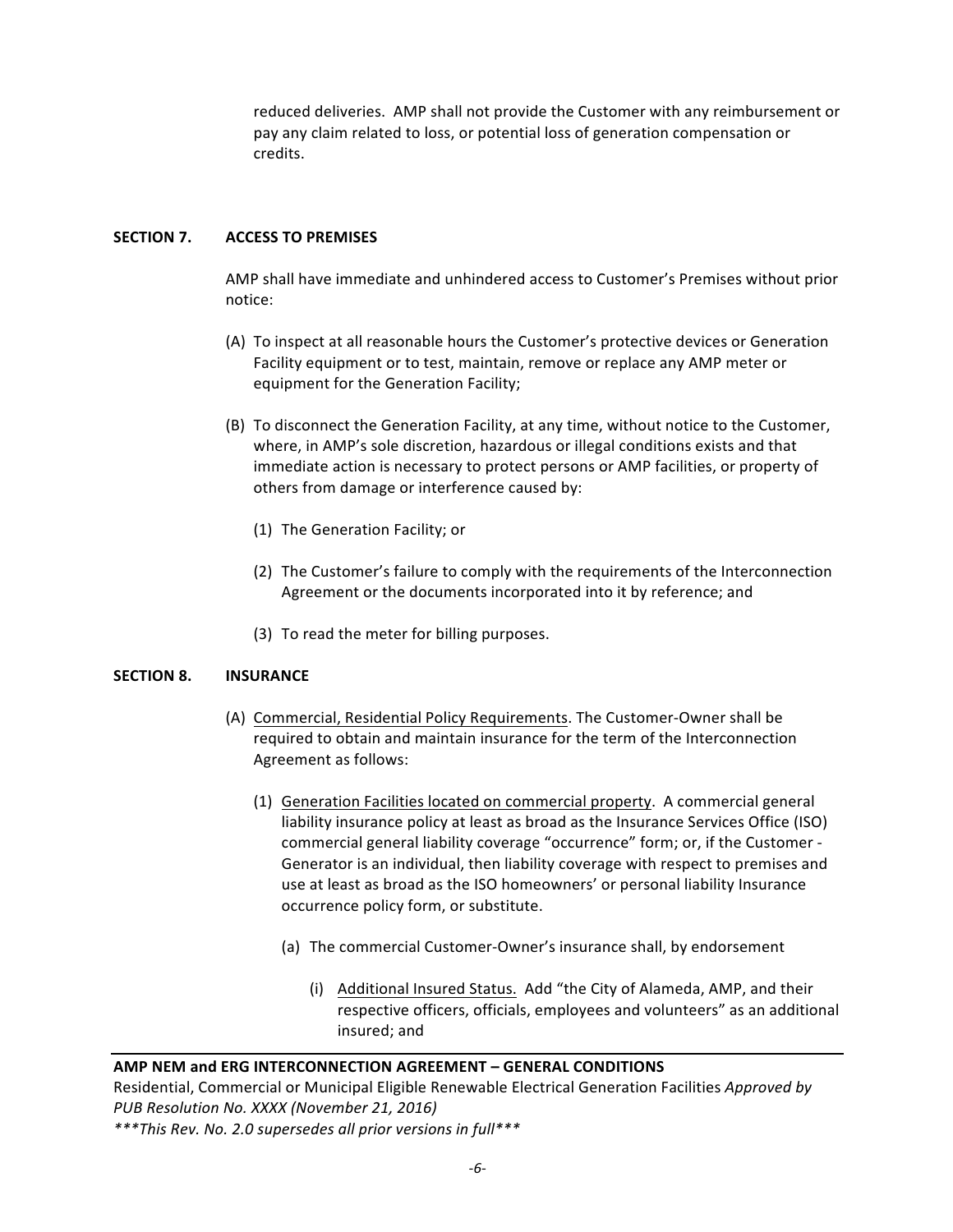- (ii) Loss Payee Status. Add "the City of Alameda, AMP, and their respective officers, officials, employees and volunteers" as a loss payee on the policy; and
- (2) Coverage Limits. The Customer-Owner shall provide equivalent coverage no less than the following limits, based on generator size:

| <b>Generation Facility Nameplate Rating</b> | Insurance Coverage Limit |
|---------------------------------------------|--------------------------|
| 10kW or less                                | \$200,000/occurrence     |
| 10kW to 20kW                                | \$500,000/occurrence     |
| 20kW to 100kW                               | \$1 million/occurrence   |
| Over 100kW                                  | \$2 million/occurrence   |

- (3) Generation Facilities located on residential property. A homeowners insurance policy that includes all necessary endorsements to cover the Generation Facility installed at the premises and any damages, losses or injuries caused by that Generation Facility, including but not limited to damages, losses or injuries involving AMP officers, officials, employees, contractors or volunteers, or to AMP's Municipal Power Supply System.
- (B) All Policy Requirements. The Customer-Owner's insurance shall, by endorsement:
	- (a) Primary, Non-contributory. State that coverage provided is primary and is not in excess to or contributing with any insurance or self-insurance maintained by the City of Alameda or AMP.
	- (b) Waiver of Subrogation. The Customer-Owner agrees to waive subrogation which any insurer of the Customer-Owner may acquire by virtue of the payment of any loss. The Customer-Owner agrees to obtain any endorsement that may be necessary to effect such a waiver of subrogation.
- (C) Verification and Maintenance of Coverage. Prior to AMP's execution of the Interconnection Agreement, and on an annual basis thereafter on or before the date specified in the Interconnection Agreement, the Customer-Owner shall provide a Certificate of Insurance and any other information reasonably requested by AMP to demonstrate compliance with all applicable insurance provisions contained herein. Failure to timely submit such proof of insurance to AMP's satisfaction may result in disconnection of the interconnection of the Generation Facility from the **AMP Municipal Power Supply System and termination of this Interconnection Agreement.**
- (D) Notice of Cancellation or Reduction in Insurance Coverage. The Customer-Owner shall provide at least thirty (30) days prior written notice to AMP of any reduction in

#### **AMP NEM and ERG INTERCONNECTION AGREEMENT – GENERAL CONDITIONS**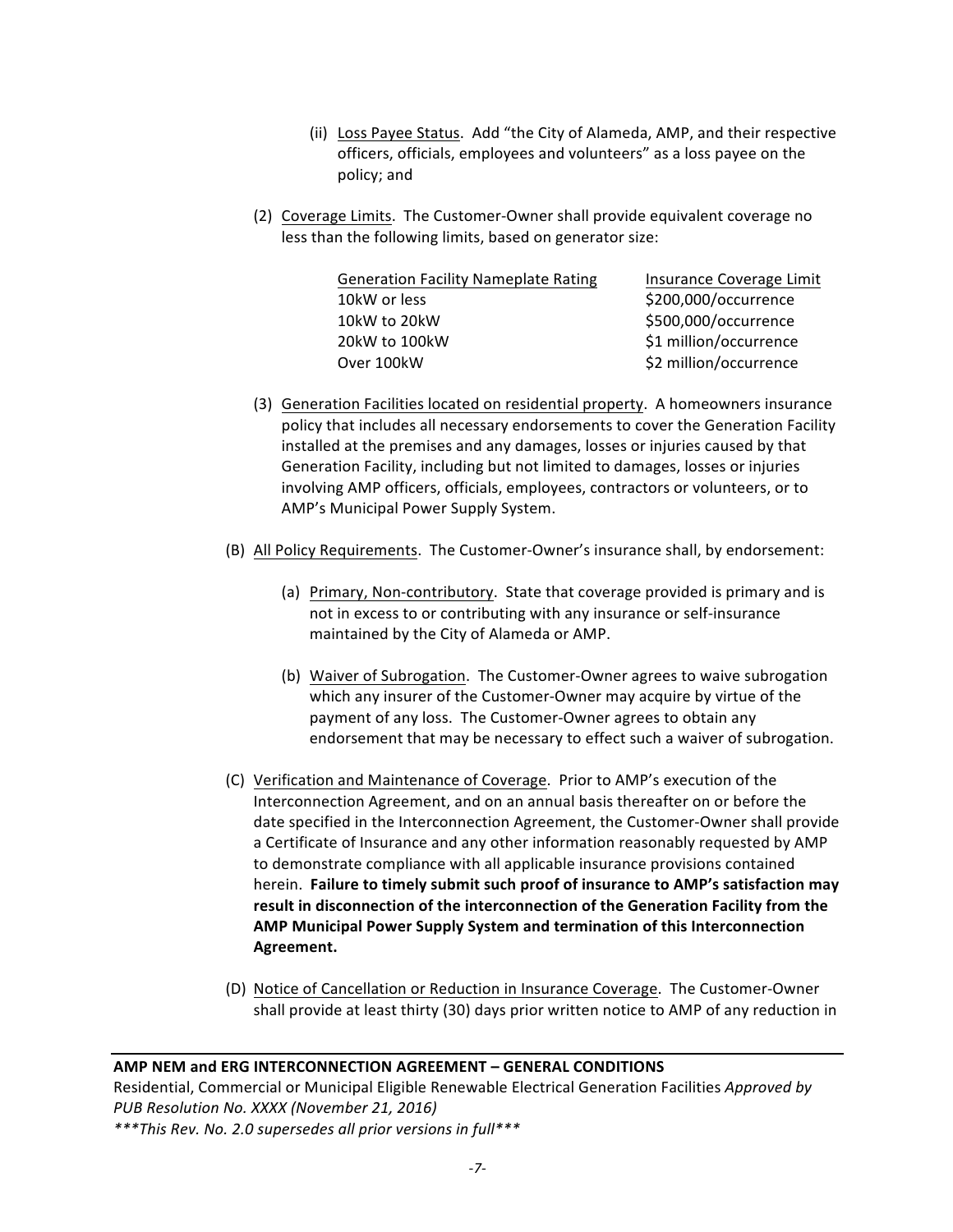scope or amount, cancellation, or modification adverse to AMP of the policies referenced in this Section.

(E) Exception to Insurance Requirements. AMP may, in its sole discretion, waive all or a portion the insurance requirements set forth in this Section 7 where the Customer-Owner demonstrates to AMP's satisfaction that the Generation Facility satisfies Section 2827(j) of the California Public Utilities Code.

#### **SECTION 9. INDEMNITY AND LIABILITY**

- (A) The Customer shall indemnify and hold the City of Alameda, AMP, and their respective directors, officers, officials, agents, employees, contractors, and volunteers harmless against all loss, damages, expense, and liability to third persons, for injury to or death of persons or injury to property caused by the Customer's engineering, design, construction, installation, ownership, maintenance or operations of, or the making of replacements, additions or betterment to, or by failure of, the Generation Facility. The Customer shall, on AMP's request, defend any suit asserting a claim covered by this indemnity using counsel reasonably acceptable to AMP. The Customer shall pay all costs that may be incurred by AMP in enforcing this defense and indemnity obligation.
- (B) Nothing, in the Interconnection Agreement or these General Conditions shall be construed to create any duty to, any standard of care with reference to, or any liability to, any person not a Party to the Interconnection Agreement. Neither the City of Alameda, AMP, or their respective officers, agents or employees, contractors or volunteers shall be liable for any claims, demands, costs, losses, causes of action, or any other liability of any nature or kind, arising out of the engineering, design, construction, ownership, maintenance or operation of, or making of replacements, additions or betterment to, the Customer's Generation Facility except to the extent actually caused by the sole, gross negligence of AMP.
- (C) The City of Alameda, AMP, their respective directors, officers, officials, agents, employees, contractors and volunteers shall not be liable for damages of any kind to the Generation Facility caused by any electrical disturbance of the AMP system, or on the system of another, whether or not the electrical disturbance results from the negligence of AMP.

#### **SECTION 10. GOVERNING LAW, VENUE**

In the event that either Party brings any action against the other under the Interconnection Agreement or these General Conditions the Parties agree that California law governs and that trial of such action shall be vested exclusively in the state courts of

# **AMP NEM and ERG INTERCONNECTION AGREEMENT – GENERAL CONDITIONS**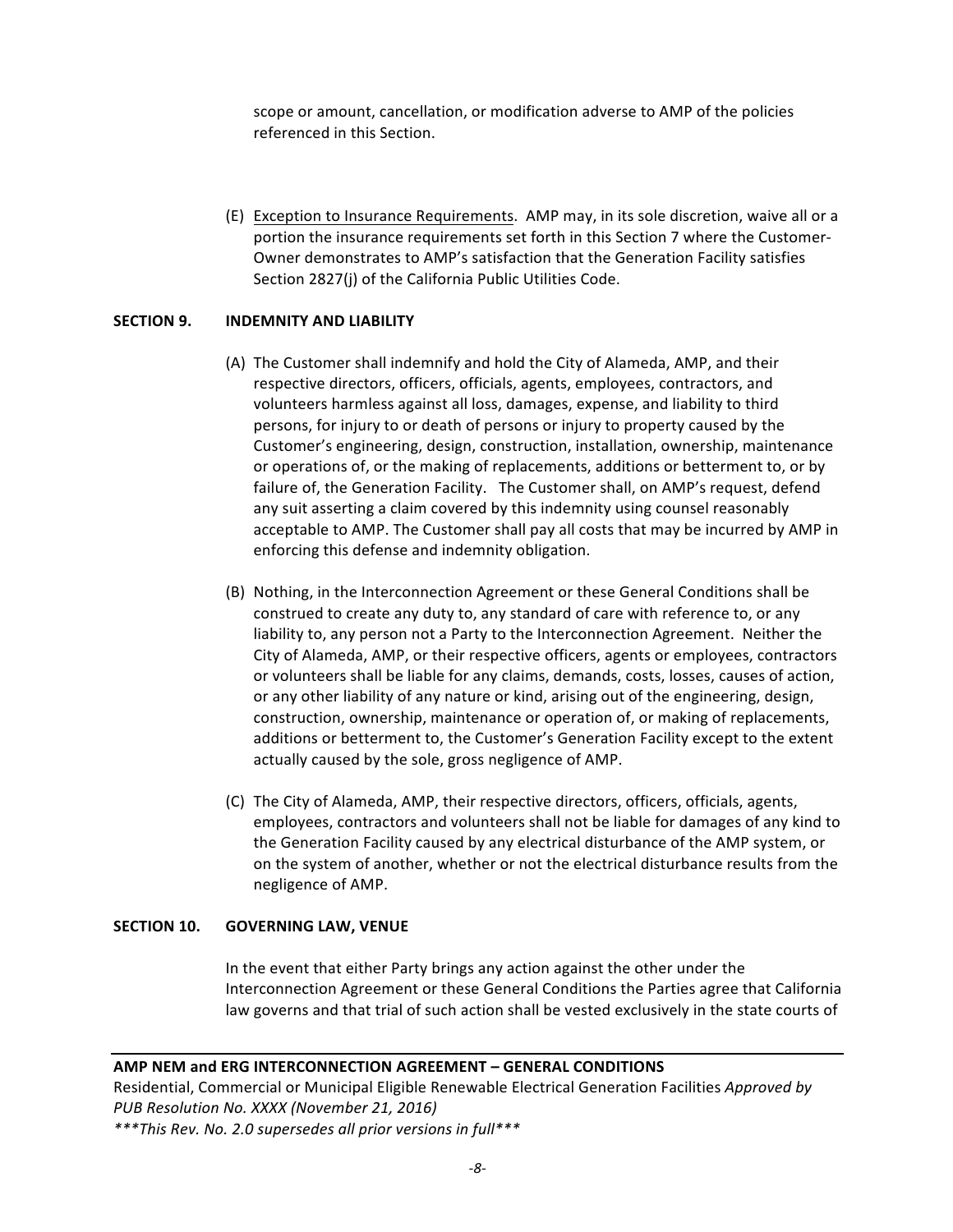California in the County of Alameda or in the United States District Court for the Northern District of California.

#### **SECTION 11. WAIVER**

The failure of any Party at any time or times to require performance of any provision hereof shall in no manner affect the right at a later time to enforce the same. No waiver by any Party of the breach of any term or covenant contained in this Agreement, whether by conduct or otherwise, shall be deemed to be construed as a further or continuing waiver of any such breach or a waiver of the breach of any other term or covenant unless such waiver is in writing.

#### **SECTION 12. ASSIGNMENT**

The Interconnection Agreement is between AMP and the Customer only. Any attempted assignment shall be null and void.

#### **SECTION 13. NO THIRD PARTY BENEFICIARY**

The Interconnection Agreement and these General Conditions shall not be construed or deemed to be an agreement for the benefit of any third party or parties, and no third party or parties shall have any claim or right of action under the Interconnection Agreement or these General Conditions for any cause whatsoever.

#### **SECTION 14. SUCCESSORS**

The Interconnection Agreement and these General Conditions are not applicable to any successor in interest to the Generation Facility or Premises. Any successor in interest must therefore enter into a new Interconnection Agreement with AMP.

#### **SECTION 15. INCORPORATION.**

The Customer understands, accepts, and agrees that construction, installation, connection, operation and maintenance of the Generation Facility shall be subject to the terms and conditions set forth in the Interconnection Agreement, AMP's Eligible Renewable Generation Application Form executed by the Customer, these General Conditions, those terms and conditions set forth in AMP's Rider NEM or Rider ERG, and AMP's Rules and Regulations, as now in effect or as the same may be amended from time to time in AMP's sole discretion and each of which is incorporated by reference into the Interconnection Agreement.

#### **SECTION 16. TERM. TERMINATION**

# **AMP NEM and ERG INTERCONNECTION AGREEMENT - GENERAL CONDITIONS**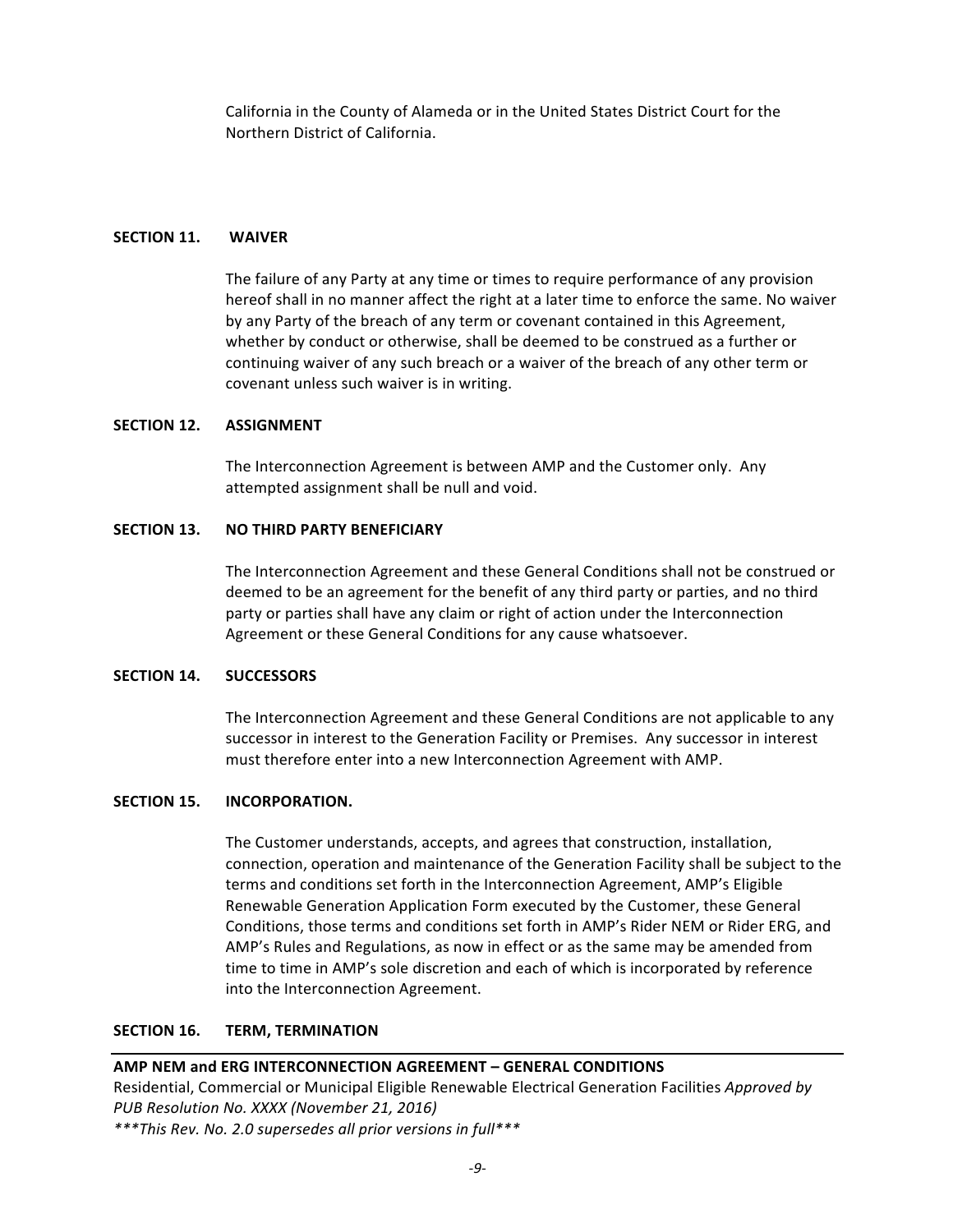(A) Term. An Interconnection Agreement shall be in effect for ten (10) years from the Effective Date identified in the Interconnection Agreement.

# (B) Termination.

- (1) By Customer. The Customer may terminate the Interconnection Agreement for any reason; provided that the Customer provides sixty (60) calendar days advance written notice to AMP that it intends to terminate this Agreement and permanently disconnects the Generation Facility from AMP's Municipal Power Supply System on or before the termination date.
- (2) By AMP. AMP may terminate this Agreement upon ten (10) calendar days advance written notice to the Customer:
	- (a) For any violation of the Interconnection Agreement or the documents incorporated into it by reference; including, without limiting the generality of the foregoing, non-payment of bills, the Customer's failure to satisfy applicable safety and performance standards set forth in the Interconnection Agreement or Section 3 of these General Conditions; or failure to maintain insurance as required by the Interconnection Agreement or Section 8 of these General Conditions;
	- (b) Where the Generation Facility interferes with the quality, safety or delivery of AMP service to other customers;
	- (c) Where the Customer abandons the Generation Facility or AMP account. AMP shall deem the Generation Facility to be abandoned if AMP determines, in its sole opinion, that the Generation Facility or AMP account is non-operational and the Customer does not affirm the Customer's intent and ability to continue to operate the Generation Facility or receive service under the AMP Account in response to any AMP Notice of its intent to terminate this Agreement as a result of the Customer's apparent abandonment of the Generation Facility or AMP account;
	- (d) In response to a change in applicable rules, tariffs, or regulations, as approved or as directed by the Alameda Public Utilities Board, or a change in any local, state or federal law, statute or regulation, any of which materially alters or otherwise affects AMP's ability or obligation to perform AMP's duties under the Interconnection Agreement, or these General Conditions;

# **AMP NEM and ERG INTERCONNECTION AGREEMENT – GENERAL CONDITIONS**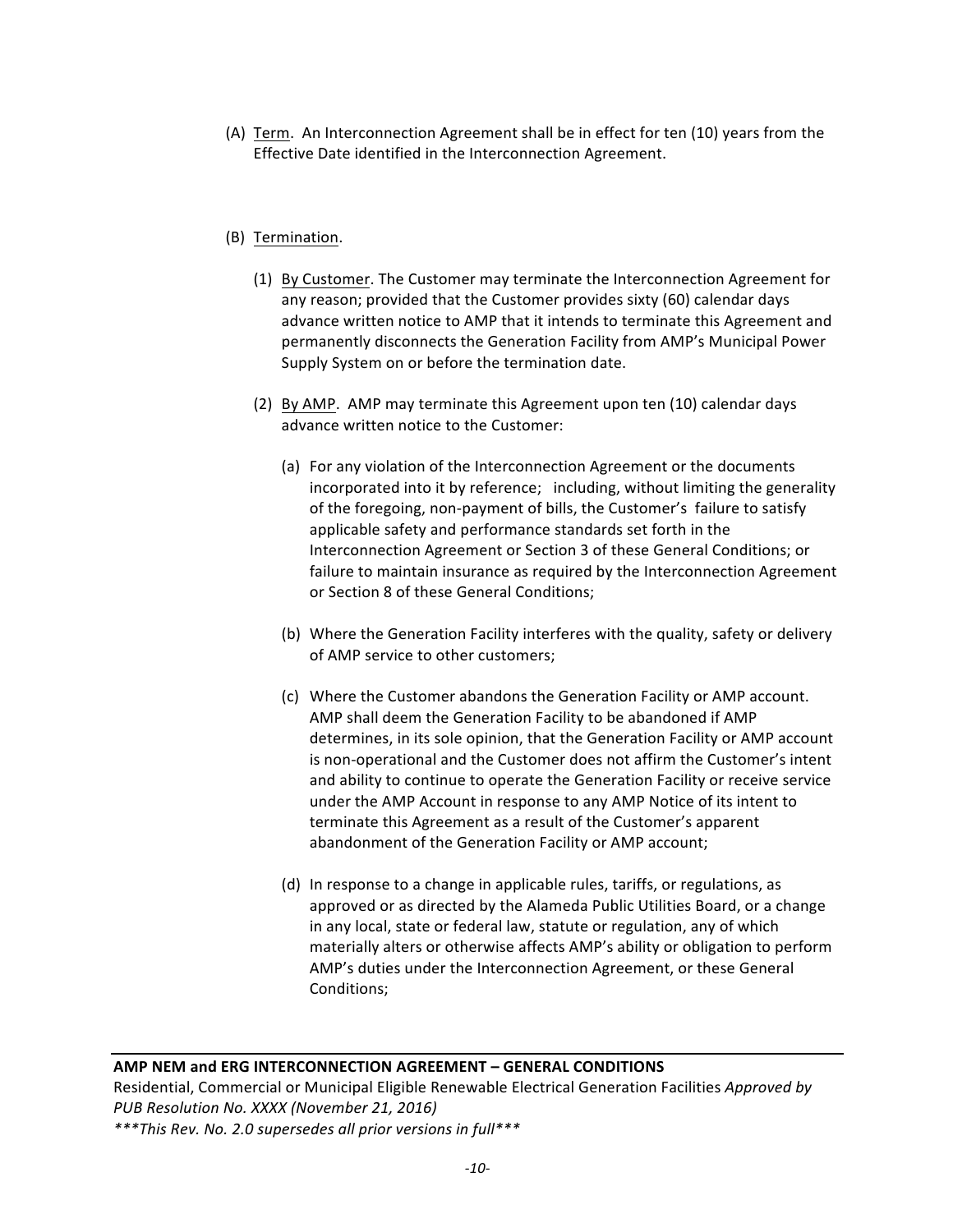- (e) If at any time AMP determines that the Generation Facility has been modified or connected to AMP's Municipal Power Supply System without the permission of AMP, or without a valid and existing Interconnection Agreement in place;
- (f) If AMP no longer provides electric service to the Customer; or
- $(g)$  If the Customer or the Generation Facility no longer satisfy eligibility requirements under the Interconnection Agreement, or these General Conditions.
- (3) Termination Payments, Credits and Disconnection Costs. In the event that the Interconnection Agreement is terminated pursuant to this Section of the General Conditions:
	- (a) Payments or credits due to and among the Customer and AMP shall be billed or credited per AMP's Rider NEM or Rider ERG, and any electric service that continues to be provided by AMP shall be pursuant to and in accordance with the applicable AMP tariff or rate schedule; and
	- (b) The Customer's Generation Facility shall be permanently disconnected from AMP's Municipal Power Supply System and the Customer shall be jointly responsible for all costs incurred as a result of disconnection, regardless of which Party terminated the Interconnection Agreement.

# **SECTION 17. SPECIAL PROVISIONS APPLYING TO FEDERAL AGENCY CUSTOMERS ONLY.**

The following provisions shall only apply to Interconnection Agreements signed by federal agency Customers and AMP.

- (A) Insurance. The insurance requirements set forth in Section 4 of the Interconnection Agreement and Section 8 of these General Conditions shall not apply.
- (B) Indemnity and Liability. Section 9 of these General Conditions are deleted in order to comply with the Anti-Deficiency Act, 31 U.S.C. § 1341, prohibiting Federal agencies from executing contracts containing indemnification provisions.
- (C) Governing Law, Venue. Section 10 of these General Conditions shall be replaced and superseded in full with the following:

"In the event that either party brings any action against the other under the Interconnection Agreement or these General Conditions the Parties agree that California law governs and that trial of such action shall be vested exclusively in the state courts of California in the County of Alameda or in the United States

#### **AMP NEM and ERG INTERCONNECTION AGREEMENT – GENERAL CONDITIONS**